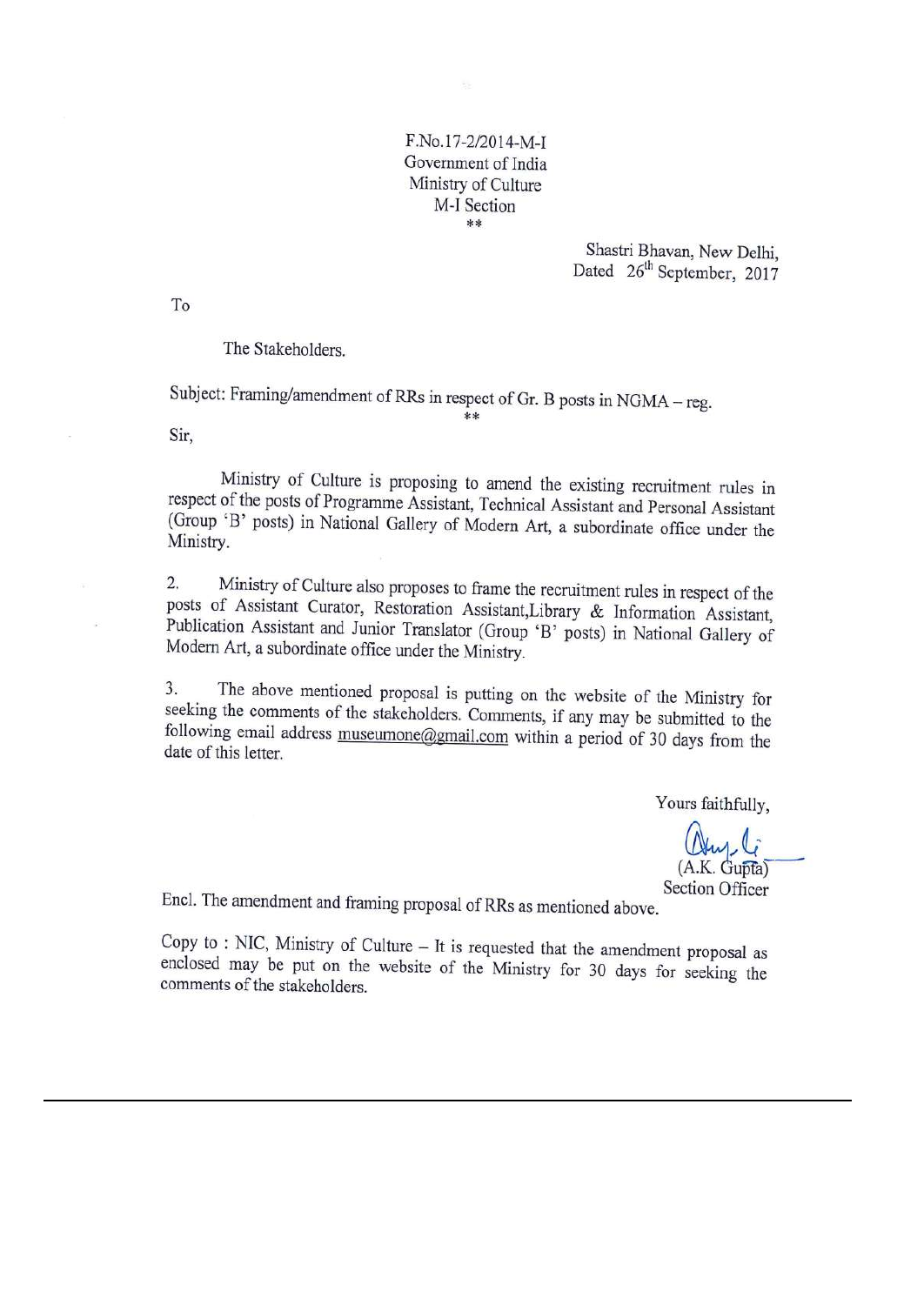#### **PROPOSAL FOR AMENDMENT OF RECRUITMENT RULES IN RESPECT OF THE POST OF PROGRAMME ASSISTANT IN NATIONAL GALLERY OF MODERN ART, NEW DELHI (UNDER MINISTRY OF CULTURE)**

#### **ANNEXURE III**

Form to be filled by the Ministry/Department while forwarding proposals to the Department of Personnel and Training and the Union Public Service Commission for amendment of approved Recruitment Rules.

1. (a) Name of the Post : Programme Assistant

Г

(b) Name of the Ministry/Deptt. : Ministry of Culture, National Gallery of Modern Art, Jaipur House, New Delhi.

- 2. Reference No. in which Commission's Advice on Recruitment Rules was conveyed.
- 3. Date of notification of the original rules and subsequent amendments (Copy of the original rules & subsequent amendments should be enclosed, duly flagged and reference :

Copy of RRs enclosed.

|                                  | Provisions in the approved/existing rules                                                                     |                                                                               |                                  |                                                                                                           | Revised provisions proposed                                         | Reasons for the revision<br>proposed                            |
|----------------------------------|---------------------------------------------------------------------------------------------------------------|-------------------------------------------------------------------------------|----------------------------------|-----------------------------------------------------------------------------------------------------------|---------------------------------------------------------------------|-----------------------------------------------------------------|
| Column<br>No. of the<br>Schedule | Title of the<br>column                                                                                        | Provisions in the<br>approved/existing rules                                  | Column<br>No. of the<br>Schedule | Title of the column                                                                                       | Revised provisions proposed                                         |                                                                 |
|                                  | Name of the post                                                                                              | <b>Publication Assistant</b>                                                  |                                  | Name of the post                                                                                          | <b>Publication Assistant</b>                                        | No Change                                                       |
|                                  |                                                                                                               |                                                                               | 2.                               | Number of posts<br>(added in new RRs)                                                                     | $2* - 2017$<br>*Subject to variation dependent on<br>work load.     | Column added as per the<br>new format of Schedule               |
| 2.                               | Its classification<br>whether Gazetted<br>or Non-Gazetted<br>$&$ whether<br>Ministerial or<br>Non-Ministerial | <b>General Central Service</b><br>Class-III Non-Gazetted<br>(Non-Ministerial) | 3.                               | Classification (Col. 2<br>of existing RRs<br>shifted to Col.3 in<br>proposed RRs with<br>change in title) | General Central Service Group 'B'<br>Non-Gazetted (Non-Ministerial) | <b>Classification</b> changed<br>due to change in Grade<br>Pay. |
| 3.                               | Scale of Pay                                                                                                  | Rs.425-15-500-EB-15-560-<br>20-700                                            | 4.                               | Scale of Pay (Col. 3<br>of existing RRs<br>shifted to Col.4 in<br>proposed RRs)                           | LEVEL-6 (Rs. 35400-112400)                                          | As per $7th$ Pay<br><b>Commission Pay Scales</b>                |
|                                  |                                                                                                               |                                                                               | 5.                               | <b>Whether Selection</b><br>post or non selection<br>post (added in new<br>RRs)                           | Not applicable                                                      | Column added as per the<br>new format of Schedule               |
| $\overline{4}$                   | Percentage of<br>posts to be filled                                                                           | 100%                                                                          | Column 4,<br>5, 6 and 7          | Method<br>of<br>whether<br>recruitment                                                                    | By direct recruitment<br>Note:<br>Vacancies caused by<br>the        | N <sub>o</sub><br>the<br>change<br>in<br>method of recruitment, |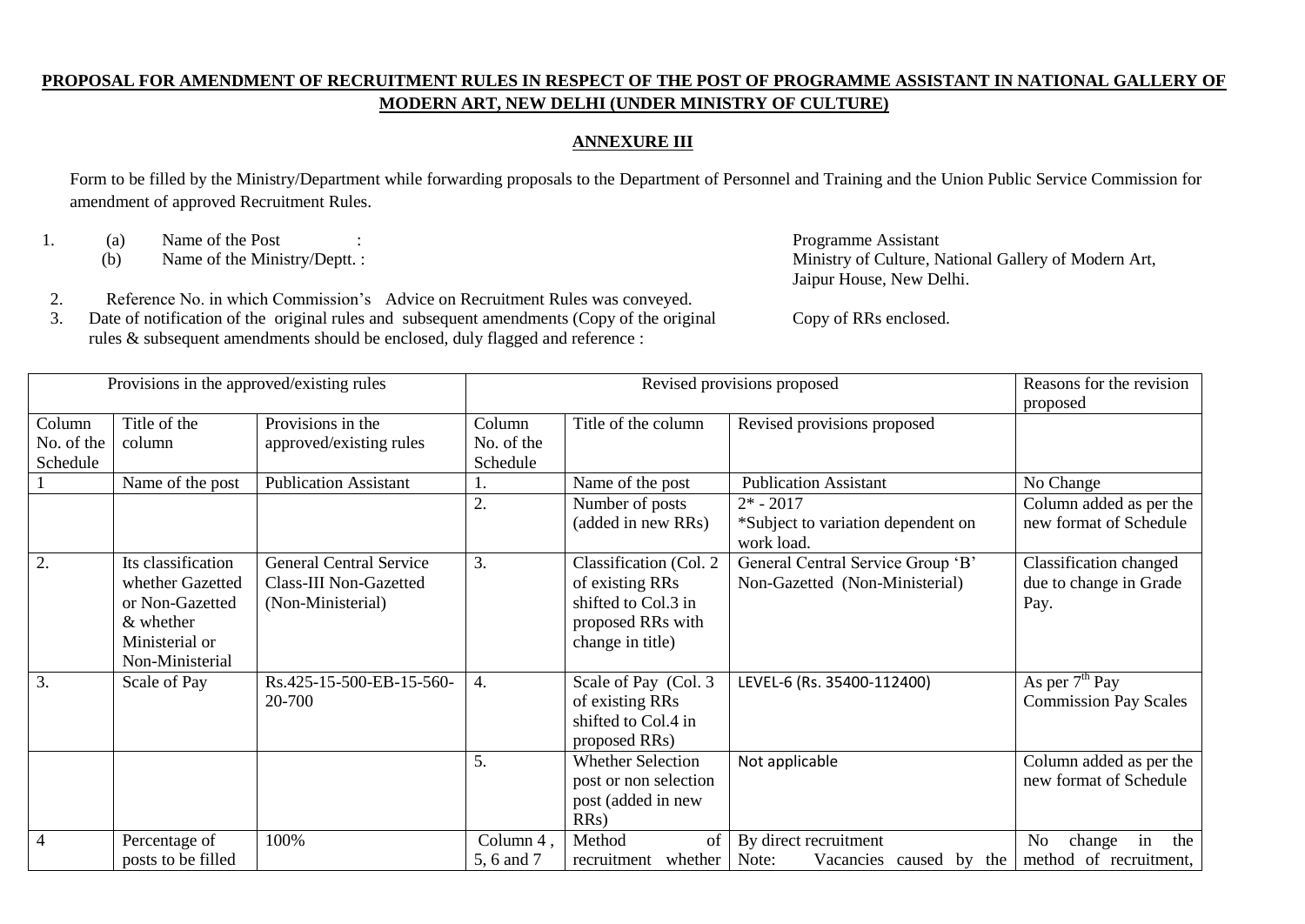| 5<br>6<br>$\overline{7}$ | by Direct<br>Recruitment<br>Percentage of<br>posts to be filled<br>by Selection<br>Percentage of<br>posts to be filled<br>by Seniority-cum-<br>fitness<br>Percentage of | $-$<br>$- -$<br>$-$                                        | merged<br>under new<br>format and<br>numbered<br>at Col. 10. | by direct recruitment<br>or by promotion or<br>by<br>deputation/absorptio<br>n and percentage of<br>the vacancies to be<br>filled by<br>various<br>method. | incumbent being away on deputation<br>or long illness or study leave or under<br>other circumstances for duration of one<br>year or more may be filled on<br>deputation basis from officers of<br>Central<br>Government/State<br>Governments/UT administrations/Semi<br>Govt./Autonomous Organizations:<br>(a) (i) holding analogous posts on<br>regular basis; or                                                                                                                                                                                                                                                                                    | only percentage has not<br>been indicated in the<br>proposed RRs being<br>only 1 post. However,<br>provision for filling up<br>short term vacancies on<br>deputation added as per<br>DOPT guidelines. |
|--------------------------|-------------------------------------------------------------------------------------------------------------------------------------------------------------------------|------------------------------------------------------------|--------------------------------------------------------------|------------------------------------------------------------------------------------------------------------------------------------------------------------|-------------------------------------------------------------------------------------------------------------------------------------------------------------------------------------------------------------------------------------------------------------------------------------------------------------------------------------------------------------------------------------------------------------------------------------------------------------------------------------------------------------------------------------------------------------------------------------------------------------------------------------------------------|-------------------------------------------------------------------------------------------------------------------------------------------------------------------------------------------------------|
|                          | posts to be filled<br>by Transfer                                                                                                                                       |                                                            |                                                              |                                                                                                                                                            | (ii) With 6 years regular service in<br>post in the Pay Matrix Level-5 (Rs.<br>29200-92300) [Pre-revised Pay Band-<br>1, Rs. 5200-20200 Grade Pay of Rs.<br>2800/-]; and<br>(b)<br>Possessing the qualifications<br>and experience prescribed for direct<br>recruits under Col. 7.                                                                                                                                                                                                                                                                                                                                                                    |                                                                                                                                                                                                       |
| 8                        | Maximum Age<br>limit for Direct<br>recruitment only                                                                                                                     | 25 years                                                   | 6. (changed<br>to 6 under<br>new<br>format)                  | Age limit for Direct<br>recruits                                                                                                                           | Not exceeding 30 years (Relaxable for<br>Government servants up to five years<br>in accordance with the instructions or<br>orders issued by the Central Govt.)<br>Note: The crucial date for determining<br>the age limit shall be the closing date<br>for receipt of applications from<br>candidates in India (and not the closing<br>date prescribed for those in Assam,<br>Meghalaya,<br>Arunachal<br>Pradesh,<br>Mizoram, Manipur, Nagaland, Tripura,<br>Sikkim, Ladakh Division of J&K<br>State, Lahaul & Spiti district and Pangi<br>Sub Division of Chamba district of<br>Himachal<br>Pradesh,<br>Andaman&<br>Nicobar Islands or Lakshadweep). | As per DOPT Order<br>dated 21-3-1998                                                                                                                                                                  |
| 9                        | <b>Educational</b> and<br>other qualification<br>required for                                                                                                           | Essential<br>Graduate from any<br>recognized university or | 7. (changed<br>to 7 under<br>new                             | Educational and<br>other qualification<br>required for Direct                                                                                              | Essential<br>(i)Bachelor degree in Journalism /<br>Mass communication from a                                                                                                                                                                                                                                                                                                                                                                                                                                                                                                                                                                          | Qualification has been<br>changed slightly in view<br>the present<br>of<br>day                                                                                                                        |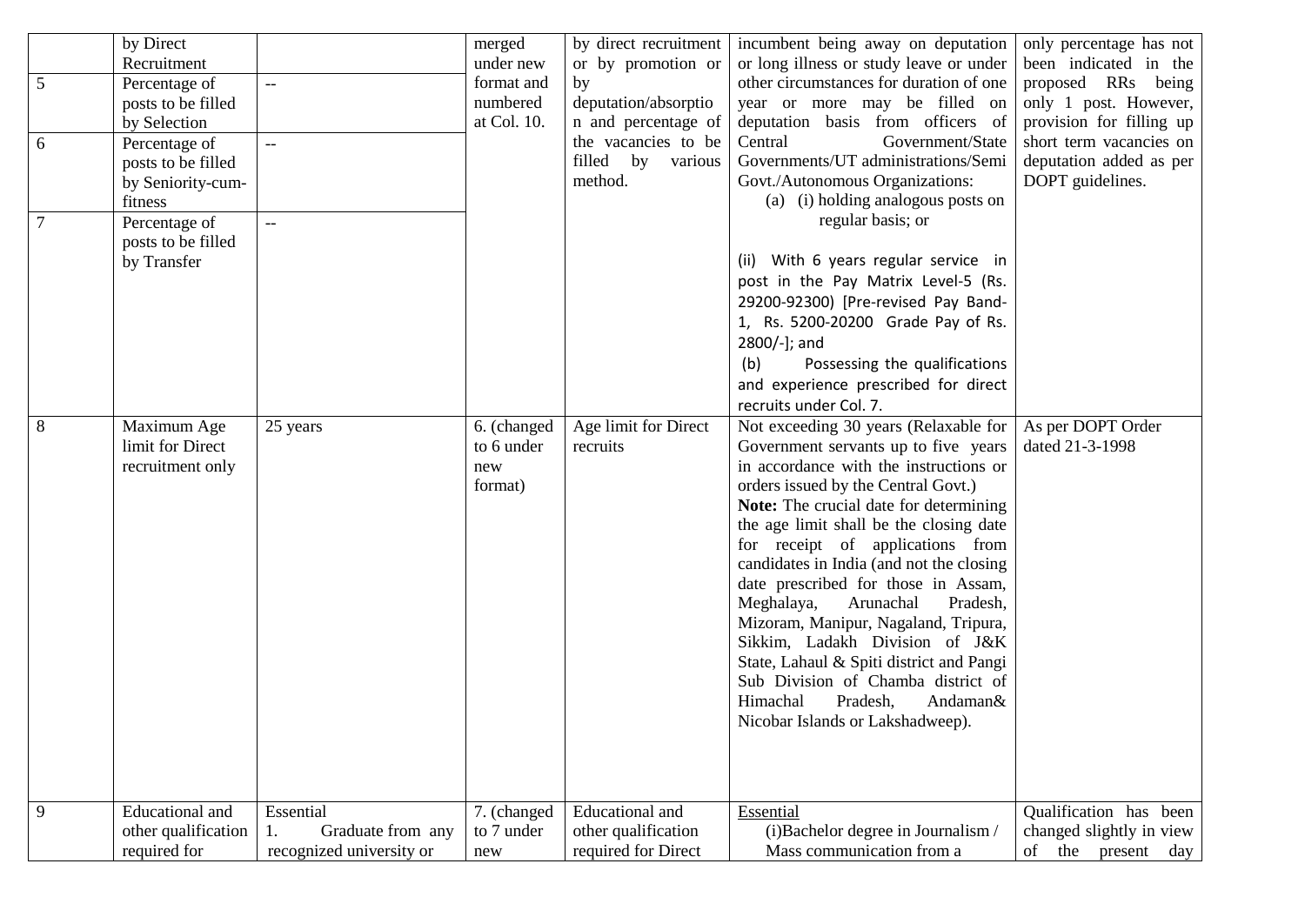|    | Direct recruitment             | equivalent.                       | format)      | recruits             | recognized university; and                                                       | requirements<br>also      |
|----|--------------------------------|-----------------------------------|--------------|----------------------|----------------------------------------------------------------------------------|---------------------------|
|    | only                           |                                   |              |                      | (ii) Atleast two years experiences                                               | keeping in view the       |
|    |                                | Two years experience<br>2.        |              |                      | of working in a museum or art                                                    | qualification<br>required |
|    |                                | as proof reader or of             |              |                      | gallery or institution of art dealing                                            | for the promotional       |
|    |                                | working in a reputable            |              |                      | with organizing art educational                                                  | posts of the post. Also   |
|    |                                | press.                            |              |                      | programmes and events or in a                                                    | relaxation column added   |
|    |                                |                                   |              |                      | television or radio or media centre                                              | in accordance with the    |
|    |                                | Note-                             |              |                      | or event management organization.                                                | of<br>instructions<br>the |
|    |                                | The<br>qualification(s)           |              |                      | Desirable                                                                        | DOPT.                     |
|    |                                | experience is<br>regarding        |              |                      | (i)Knowledge of any foreign                                                      |                           |
|    |                                | relaxable at the discretion       |              |                      | language other than English.                                                     |                           |
|    |                                | of the Competent Authority        |              |                      | (ii) Aptitude for dealing with                                                   |                           |
|    |                                | in the case of candidates         |              |                      | visual and performing artists,                                                   |                           |
|    |                                | belonging to Scheduled            |              |                      | schools, colleges and media.                                                     |                           |
|    |                                | <b>Castes or Scheduled Tribes</b> |              |                      |                                                                                  |                           |
|    |                                | if at any stage of selection      |              |                      | (iii) Computer Knowledge (MS<br>Office).                                         |                           |
|    |                                | the Competent Authority is        |              |                      |                                                                                  |                           |
|    |                                | the<br>opinion<br>that<br>of      |              |                      | Note 1: Qualifications are relaxable<br>at the discretion of the Staff Selection |                           |
|    |                                | sufficient<br>number<br>of        |              |                      |                                                                                  |                           |
|    |                                | candidates<br>from                |              |                      | Commission or Competent authority,                                               |                           |
|    |                                | these                             |              |                      | for reasons to be recorded in writing,                                           |                           |
|    |                                | communities possessing the        |              |                      | in case of candidates otherwise well                                             |                           |
|    |                                | requisite experience are not      |              |                      | qualified.                                                                       |                           |
|    |                                | likely to be available to fill    |              |                      | Note 2: The qualification regarding                                              |                           |
|    |                                | up the vacancy reserved for       |              |                      | experience is relaxable<br>at the                                                |                           |
|    |                                | them.                             |              |                      | discretion of the Stall<br>Selection                                             |                           |
|    |                                |                                   |              |                      | Commission or Competent Authority,                                               |                           |
|    |                                |                                   |              |                      | for reasons to be recorded in writing,                                           |                           |
|    |                                |                                   |              |                      | in case of candidates belonging to                                               |                           |
|    |                                |                                   |              |                      | Scheduled Castes or Scheduled Tribes,                                            |                           |
|    |                                |                                   |              |                      | if at any stage of selection, the Stall                                          |                           |
|    |                                |                                   |              |                      | Selection Commission or Competent                                                |                           |
|    |                                |                                   |              |                      | Authority is of the opinion that                                                 |                           |
|    |                                |                                   |              |                      | sufficient number of candidates from                                             |                           |
|    |                                |                                   |              |                      | these communities possessing the                                                 |                           |
|    |                                |                                   |              |                      | requisite experience are not likely to be                                        |                           |
|    |                                |                                   |              |                      | available to fill up the posts reserved                                          |                           |
|    |                                |                                   |              |                      | for them.                                                                        |                           |
| 10 | Period of                      | 2 years                           | 9. (changed  | Period of probation, | Two years                                                                        | No change                 |
|    | probation, if any              |                                   | to col. 9 in | if any               |                                                                                  |                           |
|    |                                |                                   | new          |                      |                                                                                  |                           |
|    |                                |                                   | format)      |                      |                                                                                  |                           |
| 11 | Whether age and Not applicable |                                   | 8.           | Whether<br>and       | Not Applicable                                                                   | No change proposed.       |
|    |                                |                                   |              | age                  |                                                                                  |                           |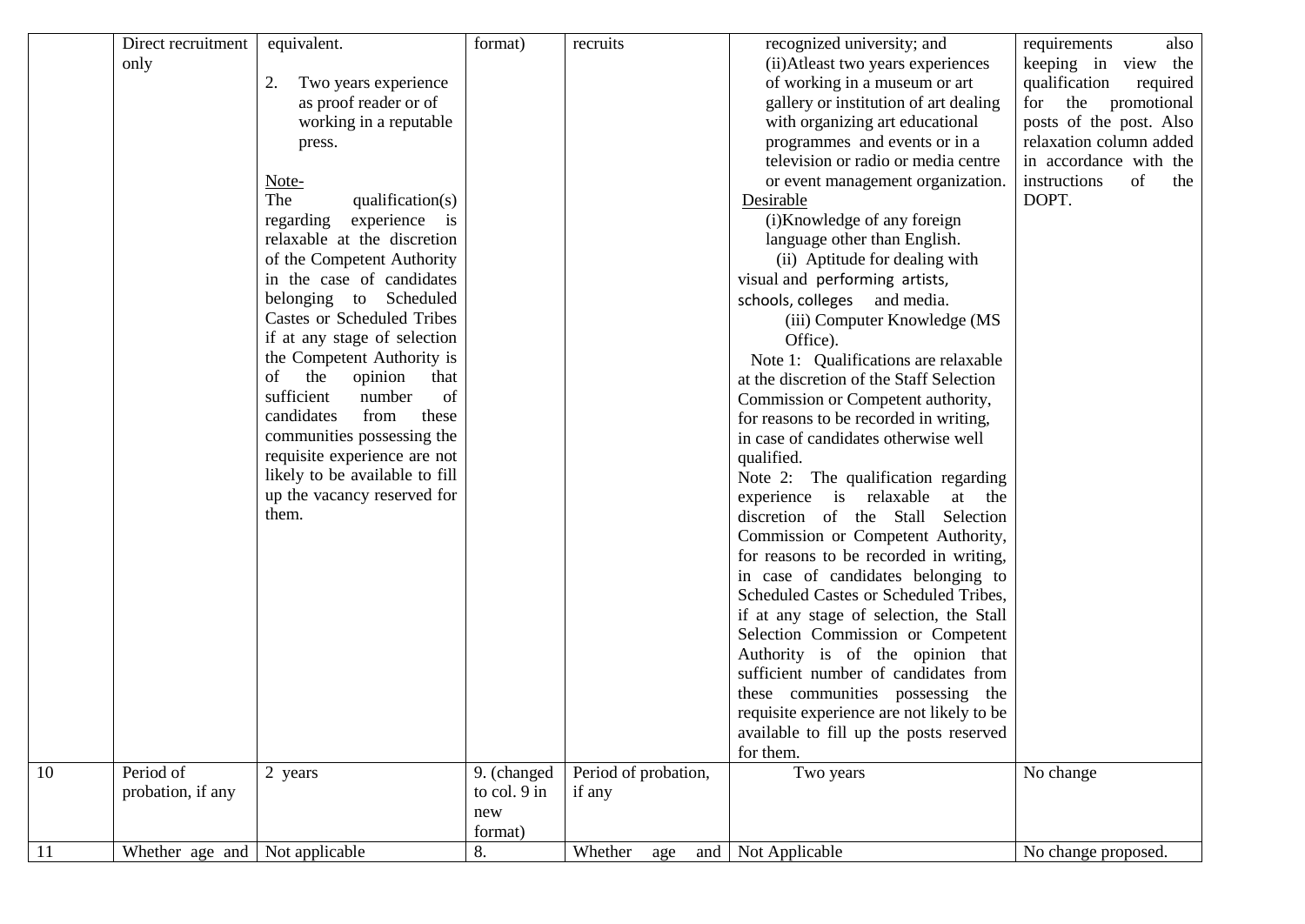|    | educational        |                 | (Changed     | educational           |                                         |                            |
|----|--------------------|-----------------|--------------|-----------------------|-----------------------------------------|----------------------------|
|    | qualifications     |                 | to Col. 8 in | qualifications        |                                         |                            |
|    | for<br>prescribed  |                 | new          | prescribed for direct |                                         |                            |
|    | direct recruitment |                 | format)      | recruitment<br>will   |                                         |                            |
|    | will apply in case |                 |              | of<br>apply in case   |                                         |                            |
|    | of appointment by  |                 |              | appointment<br>by     |                                         |                            |
|    | promotion/transfe  |                 |              | promotion/transfer    |                                         |                            |
|    | (For               |                 |              | (For                  |                                         |                            |
|    | Promotions/Trans   |                 |              | Promotions/Transfer   |                                         |                            |
|    | fer only)          |                 |              | only)                 |                                         |                            |
| 12 | Grade/Source       | Not applicable  | 11.          | In case of            | Not applicable                          | No change                  |
|    | from which         |                 | (changed to  | recruitment by        |                                         |                            |
|    | promotion/transfe  |                 | Col 11       | promotion/deputation  |                                         |                            |
|    | r to be made (For  |                 | under new    | /absorption, grade    |                                         |                            |
|    | Promotions/Trans   |                 | format)      | from which            |                                         |                            |
|    | fer only)          |                 |              | promotion/deputation  |                                         |                            |
|    |                    |                 |              | to be made.           |                                         |                            |
|    |                    |                 | 12.          | If a Departmental     | Group 'B' Departmental Confirmation     | Departmental               |
|    |                    |                 | (column      | Promotion             | Committee:                              | Confirmation               |
|    |                    |                 | added)       | Committee exists,     | 1. Director General, National           | Committee as per DOPT      |
|    |                    |                 |              | what is its           | Gallery of Modern Art -Chairman         | guidelines.                |
|    |                    |                 |              | composition           | 2. Director/Deputy Secretary,           |                            |
|    |                    |                 |              |                       | Department of Culture-Member.           |                            |
|    |                    |                 |              |                       | Director, National Gallery of<br>3.     |                            |
|    |                    |                 |              |                       | Modern Art - Member                     |                            |
| 13 | Circumstances in   | Note applicable | 13.          | in<br>Circumstances   | Union<br>Public<br>Consultation<br>with | Changed<br>suggested<br>as |
|    | which U.P.S.C. is  |                 |              | which U.P.S.C. is to  | Service Commission is not necessary.    | by DOPT.                   |
|    | to be consulted    |                 |              | consulted<br>in<br>he |                                         |                            |
|    |                    |                 |              | making recruitment    |                                         |                            |

2. Name, addresses and telephone numbers of the 1. Shri S.K. Singh, Under Secretary (M.I), Ministry of Culture, Tel. No. 23380136

Ministry's representatives with whom these 2. Shri A.C. Garanayak, Director General, National Gallery of Modern Art, Jaipur House, New Delhi. proposals may be discussed, if necessary, for clarification/early decision. Tel. No. 23386111

Signature of the Officer sending the proposals

Telephone No. 23380136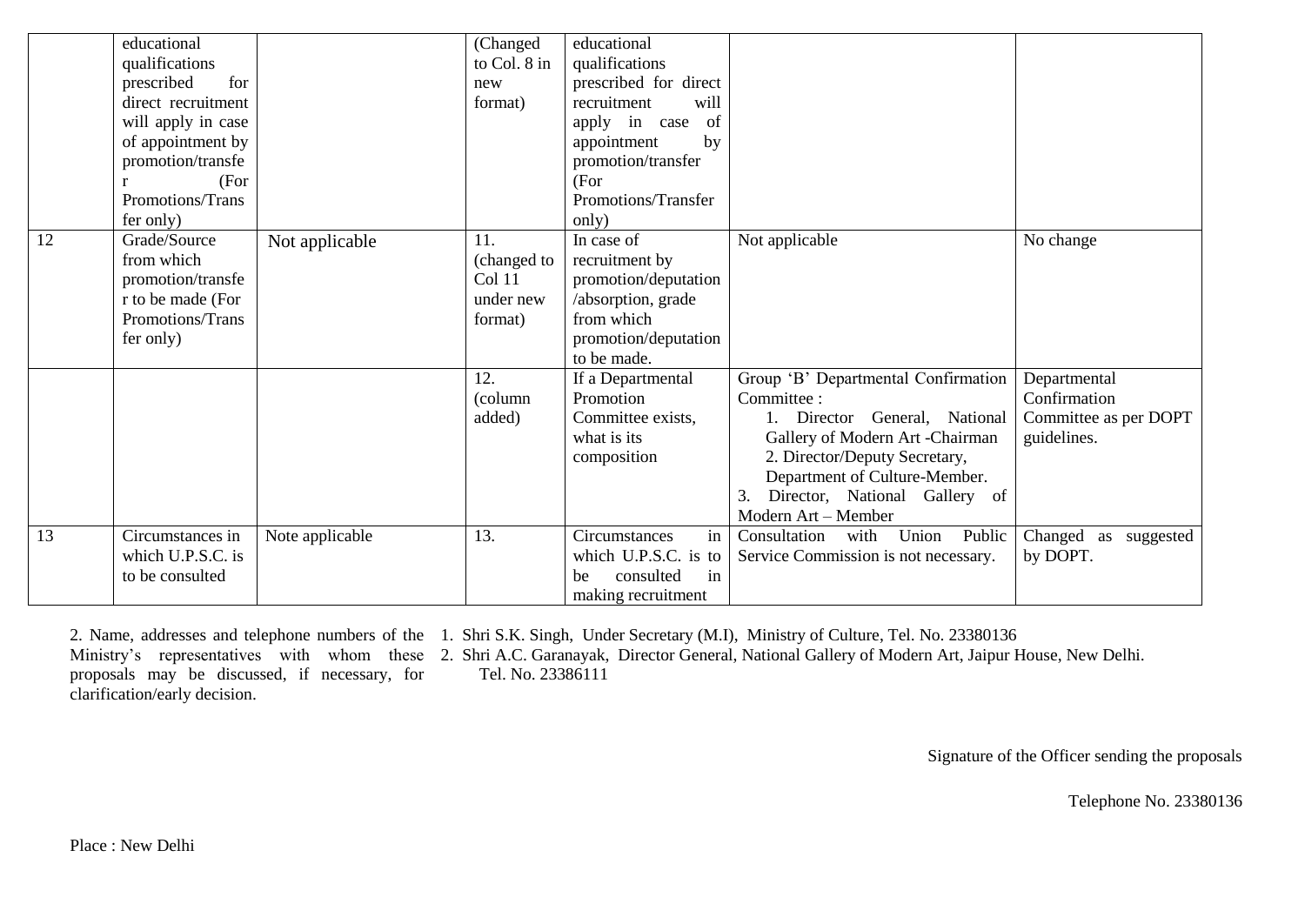# **PROPOSAL FOR AMENDMENT OF RECRUITMENT RULES IN RESPECT OF THE POST OF TECHNICAL ASSISTANT IN NATIONAL GALLERY OF MODERN ART, NEW DELHI (UNDER MINISTRY OF CULTURE)**

### **ANNEXURE III**

Form to be filled by the Ministry/Department while forwarding proposals to the Department of Personnel and Training and the Union Public Service Commission for amendment of approved Recruitment Rules.

1. (a) Name of the Post : Technical Assistant

(b) Name of the Ministry/Deptt. : Ministry of Culture, National Gallery of Modern Art, Jaipur House, New Delhi.

2. Reference No. in which Commission's Advice on Recruitment Rules was conveyed.

3. Date of notification of the original rules and subsequent amendments (Copy of the original rules & subsequent amendments should be enclosed, duly flagged and reference :

The Principal rules were published vide G.S.R. No. 1293 dated 10-8-1966.

|                                  | Provisions in the approved/existing rules                                                                      |                                                                            |                                  | Revised provisions proposed                                                                               | Reasons for the revision<br>proposed                                |                                                          |
|----------------------------------|----------------------------------------------------------------------------------------------------------------|----------------------------------------------------------------------------|----------------------------------|-----------------------------------------------------------------------------------------------------------|---------------------------------------------------------------------|----------------------------------------------------------|
| Column<br>No. of the<br>Schedule | Title of the<br>column                                                                                         | Provisions in the<br>approved/existing rules                               | Column<br>No. of the<br>Schedule | Title of the column                                                                                       | Revised provisions proposed                                         |                                                          |
|                                  | Name of the post                                                                                               | <b>Technical Assistant</b>                                                 |                                  | Name of the post                                                                                          | <b>Technical Assistant</b>                                          | No Change                                                |
|                                  |                                                                                                                |                                                                            | $\overline{2}$                   | Number of posts<br>(added in new RRs)                                                                     | $1* - 2017$<br>*Subject to variation dependent on<br>work load.     | Column added as per the<br>new format of Schedule        |
| 2.                               | Its classification<br>whether Gazetted<br>or Non-Gazetted<br>$\&$ whether<br>Ministerial or<br>Non-Ministerial | Non-Gazetted (General<br>Central Service) Non-<br>Ministerial<br>Class-III | 3.                               | Classification (Col. 2<br>of existing RRs<br>shifted to Col.3 in<br>proposed RRs with<br>change in title) | General Central Service Group 'B'<br>Non-Gazetted (Non-Ministerial) | Classification changed<br>due to change in Grade<br>Pay. |
| 3.                               | Scale of Pay                                                                                                   | Rs. 210-10-290-15-320-<br>EB-15-425                                        | 4.                               | Scale of Pay (Col. 3)<br>of existing RRs<br>shifted to Col.4 in<br>proposed RRs)                          | LEVEL-6 (Rs. 35400-112400)                                          | As per $7th$ Pay<br><b>Commission Pay Scales</b>         |
|                                  |                                                                                                                |                                                                            | 5.                               | <b>Whether Selection</b><br>post or non selection                                                         | Not applicable                                                      | Column added as per the<br>new format of Schedule        |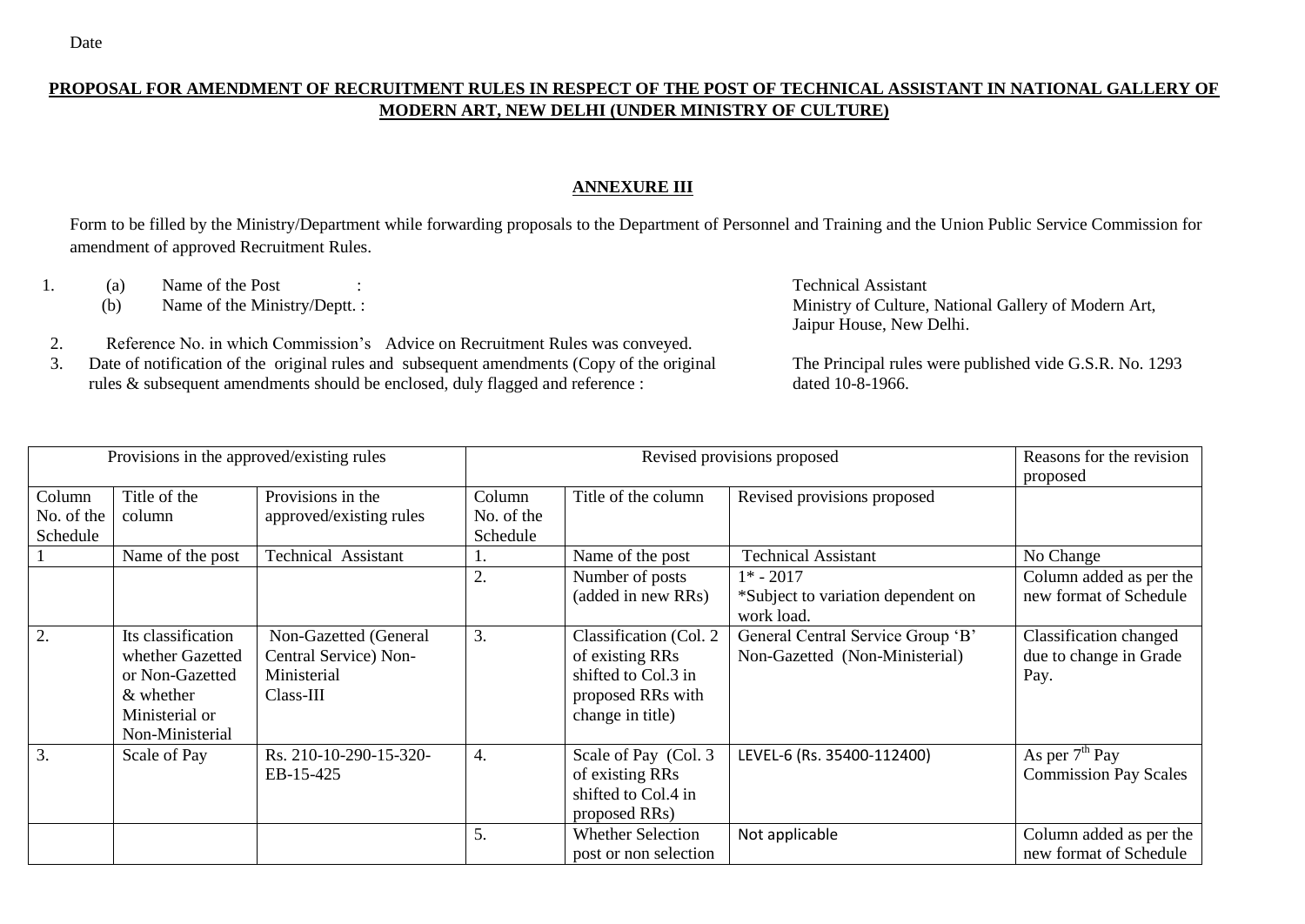|                |                    |        |             | post (added in new    |                                         |                          |
|----------------|--------------------|--------|-------------|-----------------------|-----------------------------------------|--------------------------|
|                |                    |        |             | RRs)                  |                                         |                          |
| $\overline{4}$ | Percentage of      | 100%   | Column 4,   | Method of             | By direct recruitment                   | No<br>change in the      |
|                | posts to be filled |        | 5, 6 and 7  | recruitment whether   | Note:<br>Vacancies caused by the        | method of recruitment,   |
|                | by Direct          |        | merged      | by direct recruitment | incumbent being away on deputation      | only percentage has not  |
|                | Recruitment        |        | under new   | or by promotion or    | or long illness or study leave or under | been indicated in the    |
| 5              | Percentage of      |        | format and  | by                    | other circumstances for duration of one | proposed RRs being       |
|                | posts to be filled |        | numbered    | deputation/absorptio  | year or more may be filled on           | only 1 post. However,    |
|                | by Selection       |        | at Col. 10. | n and percentage of   | deputation basis from officers of       | provision for filling up |
| 6              | Percentage of      | $\sim$ |             | the vacancies to be   | Government/State<br>Central             | short term vacancies on  |
|                | posts to be filled |        |             | filled by various     | Governments/UT administrations/Semi     | deputation added as per  |
|                | by Seniority-cum-  |        |             | method.               | Govt./Autonomous Organizations:         | DOPT guidelines.         |
|                | fitness            |        |             |                       | (b) (i) holding analogous posts on      |                          |
|                | Percentage of      | $ -$   |             |                       | regular basis; or                       |                          |
|                | posts to be filled |        |             |                       |                                         |                          |
|                | by Transfer        |        |             |                       | (ii) With 6 years regular service in    |                          |
|                |                    |        |             |                       | post in the Pay Matrix Level-5 (Rs.     |                          |
|                |                    |        |             |                       | 29200-92300) [Pre-revised Pay Band-     |                          |
|                |                    |        |             |                       | 1, Rs. 5200-20200 Grade Pay of Rs.      |                          |
|                |                    |        |             |                       | 2800/-]; and                            |                          |
|                |                    |        |             |                       | Possessing the qualifications and       |                          |
|                |                    |        |             |                       | experience prescribed for direct        |                          |
|                |                    |        |             |                       | recruits under Col. 7.                  |                          |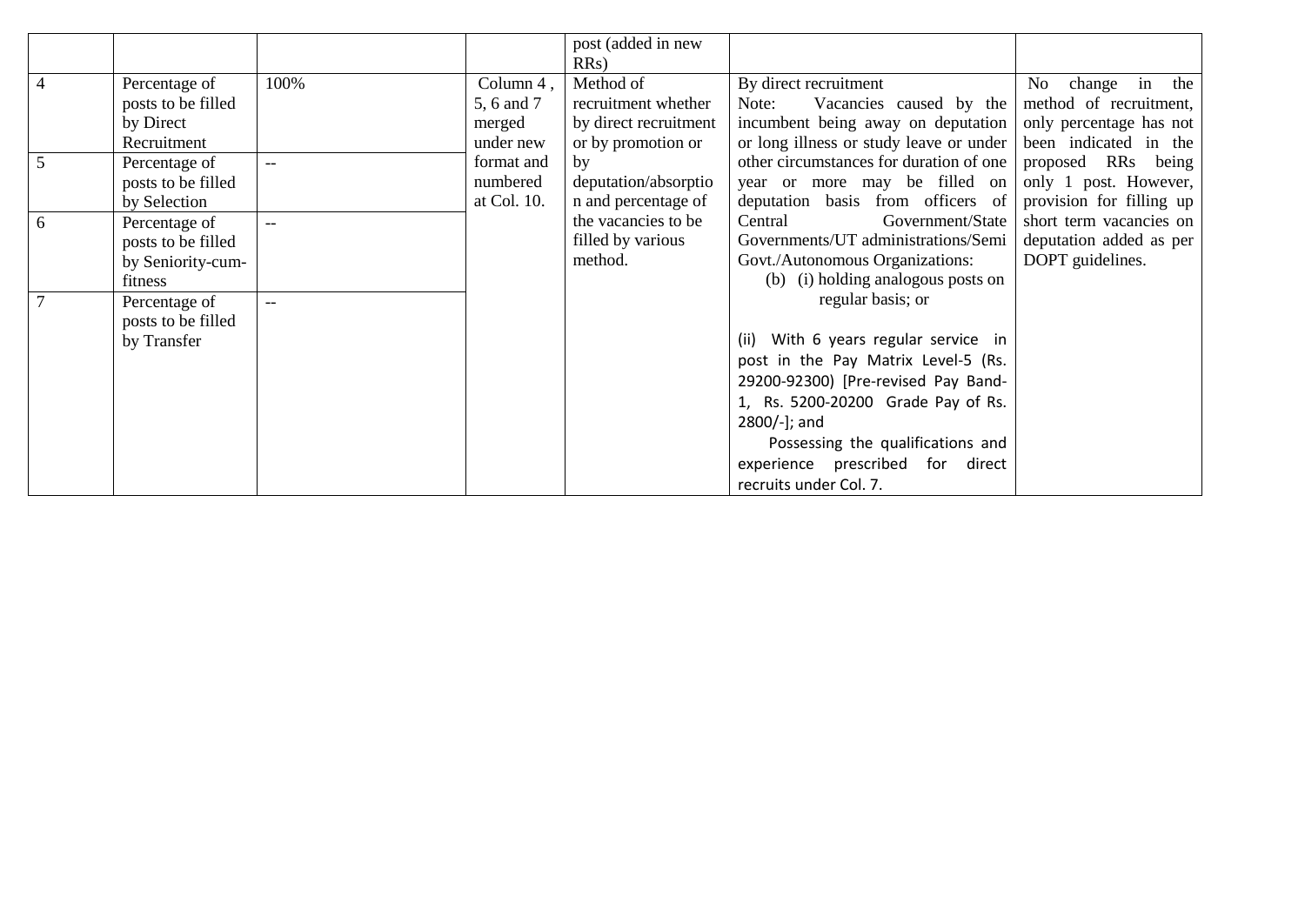| $\overline{8}$ | Maximum Age            | 28 years                    | 6. (changed | Age limit for Direct | Not exceeding 30 years (Relaxable for                                        | As per DOPT Order                                  |
|----------------|------------------------|-----------------------------|-------------|----------------------|------------------------------------------------------------------------------|----------------------------------------------------|
|                | limit for Direct       |                             | to 6 under  | recruits             | Government servants up to five years                                         | dated 21-3-1998                                    |
|                | recruitment only       |                             | new         |                      | in accordance with the instructions or                                       |                                                    |
|                |                        |                             | format)     |                      | orders issued by the Central Govt.)                                          |                                                    |
|                |                        |                             |             |                      | Note: The crucial date for determining                                       |                                                    |
|                |                        |                             |             |                      | the age limit shall be the closing date                                      |                                                    |
|                |                        |                             |             |                      | for receipt of applications from<br>candidates in India (and not the closing |                                                    |
|                |                        |                             |             |                      | date prescribed for those in Assam,                                          |                                                    |
|                |                        |                             |             |                      | Meghalaya,<br>Arunachal<br>Pradesh,                                          |                                                    |
|                |                        |                             |             |                      | Mizoram, Manipur, Nagaland, Tripura,                                         |                                                    |
|                |                        |                             |             |                      | Sikkim, Ladakh Division of J&K                                               |                                                    |
|                |                        |                             |             |                      | State, Lahaul & Spiti district and Pangi                                     |                                                    |
|                |                        |                             |             |                      | Sub Division of Chamba district of                                           |                                                    |
|                |                        |                             |             |                      | Himachal<br>Pradesh,<br>Andaman&                                             |                                                    |
|                |                        |                             |             |                      | Nicobar Islands or Lakshadweep).                                             |                                                    |
|                |                        |                             |             |                      |                                                                              |                                                    |
|                |                        |                             |             |                      |                                                                              |                                                    |
|                |                        |                             |             |                      |                                                                              |                                                    |
|                |                        |                             |             |                      |                                                                              |                                                    |
| 9              | <b>Educational</b> and |                             | 7. (changed | Educational and      | Essential:                                                                   | Qualification has been                             |
|                | other qualification    | At least a diploma<br>1.    | to 7 under  | other qualification  | (i) Bachelor degree in Fine                                                  | changed in view of the                             |
|                | required for           | in Fine Arts from a         | new         | required for Direct  | Arts or History of                                                           | present day                                        |
|                | Direct recruitment     | recognized                  | format)     | recruits             | Art, or Museology or Art                                                     | requirements and also                              |
|                | only                   | university.                 |             |                      | criticism or ancient<br>history &                                            | keeping in view the                                |
|                |                        | Matriculation or<br>2.      |             |                      | culture from a recognized                                                    | qualification required                             |
|                |                        | its equivalent              |             |                      | university, or                                                               | for the promotional                                |
|                |                        | qualification.              |             |                      | (ii) Diploma in fine arts or                                                 | posts of the post. Also<br>relaxation column added |
|                |                        | One year's experience<br>3. |             |                      | commercial arts from a recognized                                            | in accordance with the                             |
|                |                        | in a Museum/Gallery.        |             |                      | university, and                                                              | instructions of the                                |
|                |                        |                             |             |                      | (iii) Atleast two years experience in<br>museum related works of renovation  | DOPT.                                              |
|                |                        |                             |             |                      | galleries, installations of exhibitions,                                     |                                                    |
|                |                        |                             |             |                      | mounting, frames, storage, packing                                           |                                                    |
|                |                        |                             |             |                      | and transportation of valuable art                                           |                                                    |
|                |                        |                             |             |                      | museum/art<br>works<br>in<br>a                                               |                                                    |
|                |                        |                             |             |                      | gallery/comparable institution.                                              |                                                    |
|                |                        |                             |             |                      | Desirable                                                                    |                                                    |
|                |                        |                             |             |                      | (i)Masters degree in Fine Arts or                                            |                                                    |
|                |                        |                             |             |                      | History of Art, or Museology or                                              |                                                    |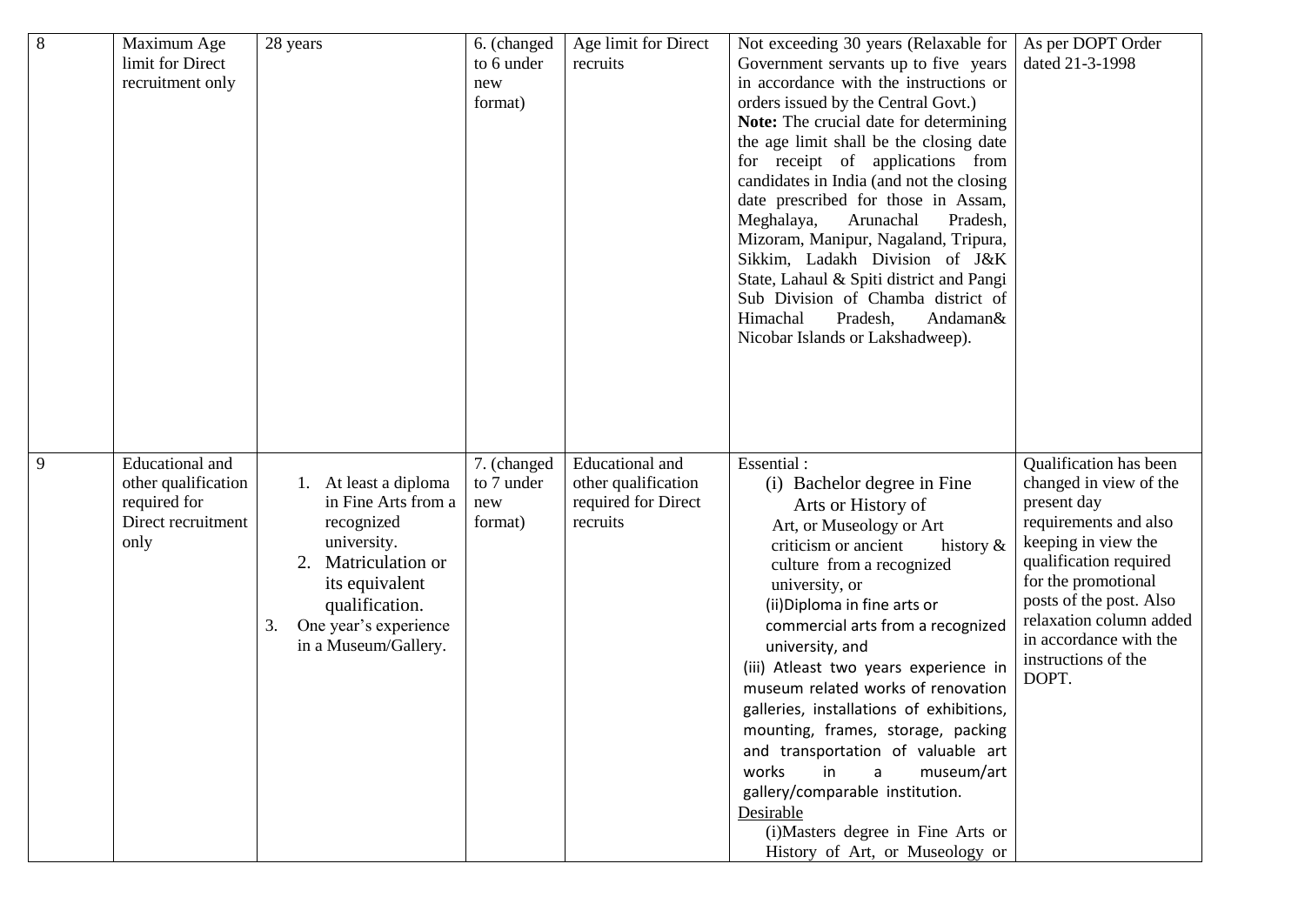|               |                                                                                                                                                                                                                      |                |                                                  |                                                                                                                                                                                                              | Art criticism from a recognized<br>university.<br>Knowledge of any foreign<br>(ii)<br>language other than English<br>(iii) Computer Knowledge (MS Office)<br>Note 1: Qualifications are relaxable at<br>the discretion of the Staff Selection<br>Commission or Competent Authority<br>for reasons to be recorded in<br>writing, in case of candidates<br>otherwise well qualified.<br>2: Qualification regarding<br>Note<br>is relaxable at the<br>experience<br>discretion of the Staff Selection<br>Commission or Competent Authority<br>in the case of candidates belonging<br>to the Scheduled Castes or Scheduled<br>Tribes if, at any stage of selection<br>the Staff Selection Commission or<br>Competent Authority is of the opinion<br>that sufficient number of candidates<br>from these communities possessing<br>the requisite experience are not likely<br>to be available to fill up the posts<br>reserved for them. |            |
|---------------|----------------------------------------------------------------------------------------------------------------------------------------------------------------------------------------------------------------------|----------------|--------------------------------------------------|--------------------------------------------------------------------------------------------------------------------------------------------------------------------------------------------------------------|------------------------------------------------------------------------------------------------------------------------------------------------------------------------------------------------------------------------------------------------------------------------------------------------------------------------------------------------------------------------------------------------------------------------------------------------------------------------------------------------------------------------------------------------------------------------------------------------------------------------------------------------------------------------------------------------------------------------------------------------------------------------------------------------------------------------------------------------------------------------------------------------------------------------------------|------------|
| 10            | Period of<br>probation, if any                                                                                                                                                                                       | Two years      | 9. (changed<br>to col. 9 in<br>new<br>format)    | Period of probation,<br>if any                                                                                                                                                                               | Two years                                                                                                                                                                                                                                                                                                                                                                                                                                                                                                                                                                                                                                                                                                                                                                                                                                                                                                                          | No change  |
| <sup>11</sup> | Whether age and<br>educational<br>qualifications<br>for<br>prescribed<br>direct recruitment<br>will apply in case<br>of appointment by<br>promotion/transfe<br>(For<br>$\mathbf{r}$<br>Promotions/Trans<br>fer only) | Not applicable | 8.<br>(Changed<br>to Col. 8 in<br>new<br>format) | Whether age<br>and  <br>educational<br>qualifications<br>prescribed for direct<br>recruitment<br>will<br>apply in case of<br>appointment<br>by<br>promotion/transfer<br>(For<br>Promotions/Transfer<br>only) | Not Applicable                                                                                                                                                                                                                                                                                                                                                                                                                                                                                                                                                                                                                                                                                                                                                                                                                                                                                                                     | No Change. |
| 12            | Grade/Source<br>from which                                                                                                                                                                                           | Not applicable | 11.<br>(changed to                               | In case of<br>recruitment by                                                                                                                                                                                 | Not applicable                                                                                                                                                                                                                                                                                                                                                                                                                                                                                                                                                                                                                                                                                                                                                                                                                                                                                                                     | No Change. |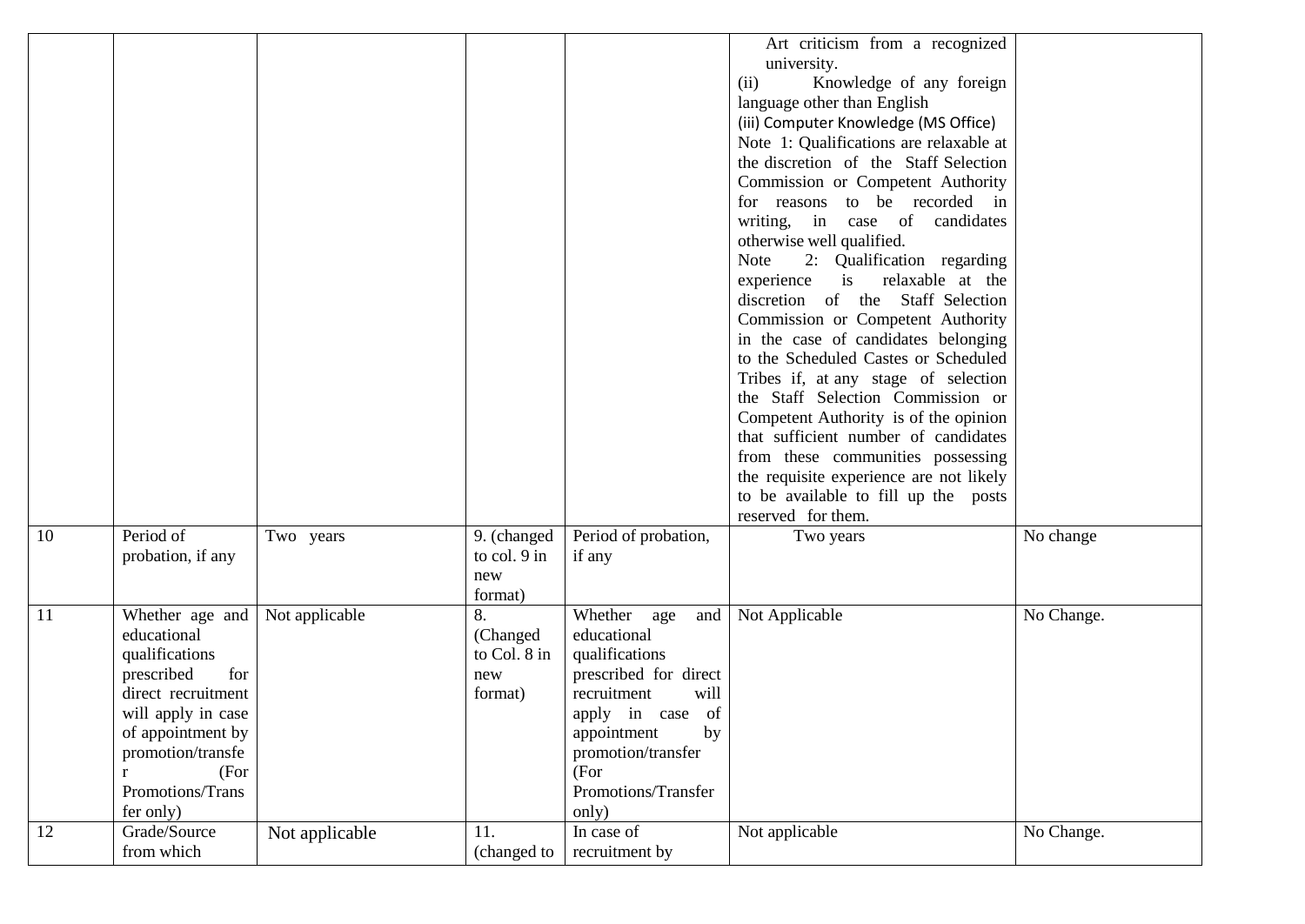|    | promotion/transfe |                 | Col 11    | promotion/deputation  |                                      |                         |
|----|-------------------|-----------------|-----------|-----------------------|--------------------------------------|-------------------------|
|    | r to be made (For |                 | under new | /absorption, grade    |                                      |                         |
|    | Promotions/Trans  |                 | format)   | from which            |                                      |                         |
|    | fer only)         |                 |           | promotion/deputation  |                                      |                         |
|    |                   |                 |           | to be made.           |                                      |                         |
|    |                   |                 | 12.       | If a Departmental     | Group 'B' Departmental Confirmation  | Departmental            |
|    |                   |                 | (column)  | Promotion             | Committee :                          | Confirmation            |
|    |                   |                 | added)    | Committee exists,     | 1. Director General, National        | Committee as per DOPT   |
|    |                   |                 |           | what is its           | Gallery of Modern Art -Chairman      | guidelines.             |
|    |                   |                 |           | composition           | 2. Director/Deputy Secretary,        |                         |
|    |                   |                 |           |                       | Department of Culture-Member.        |                         |
|    |                   |                 |           |                       | Director, National Gallery of        |                         |
|    |                   |                 |           |                       | Modern Art - Member                  |                         |
| 13 | Circumstances in  | Note applicable | 13.       | in<br>Circumstances   | Consultation<br>with Union<br>Public | Changed as<br>suggested |
|    | which U.P.S.C. is |                 |           | which U.P.S.C. is to  | Service Commission is not necessary. | by DOPT.                |
|    | to be consulted   |                 |           | consulted<br>in<br>be |                                      |                         |
|    |                   |                 |           | making recruitment    |                                      |                         |

2. Name, addresses and telephone numbers of the 1. Shri S.K. Singh, Under Secretary (M.I), Ministry of Culture, Tel. No. 23380136 Ministry's representatives with whom these 2. Shri A.C. Garanayak, Director General, National Gallery of Modern Art, Jaipur House, New Delhi. proposals may be discussed, if necessary, for clarification/early decision. Tel. No. 23386111

Signature of the Officer sending the proposals

Telephone No. 23380136

Place : New Delhi

Date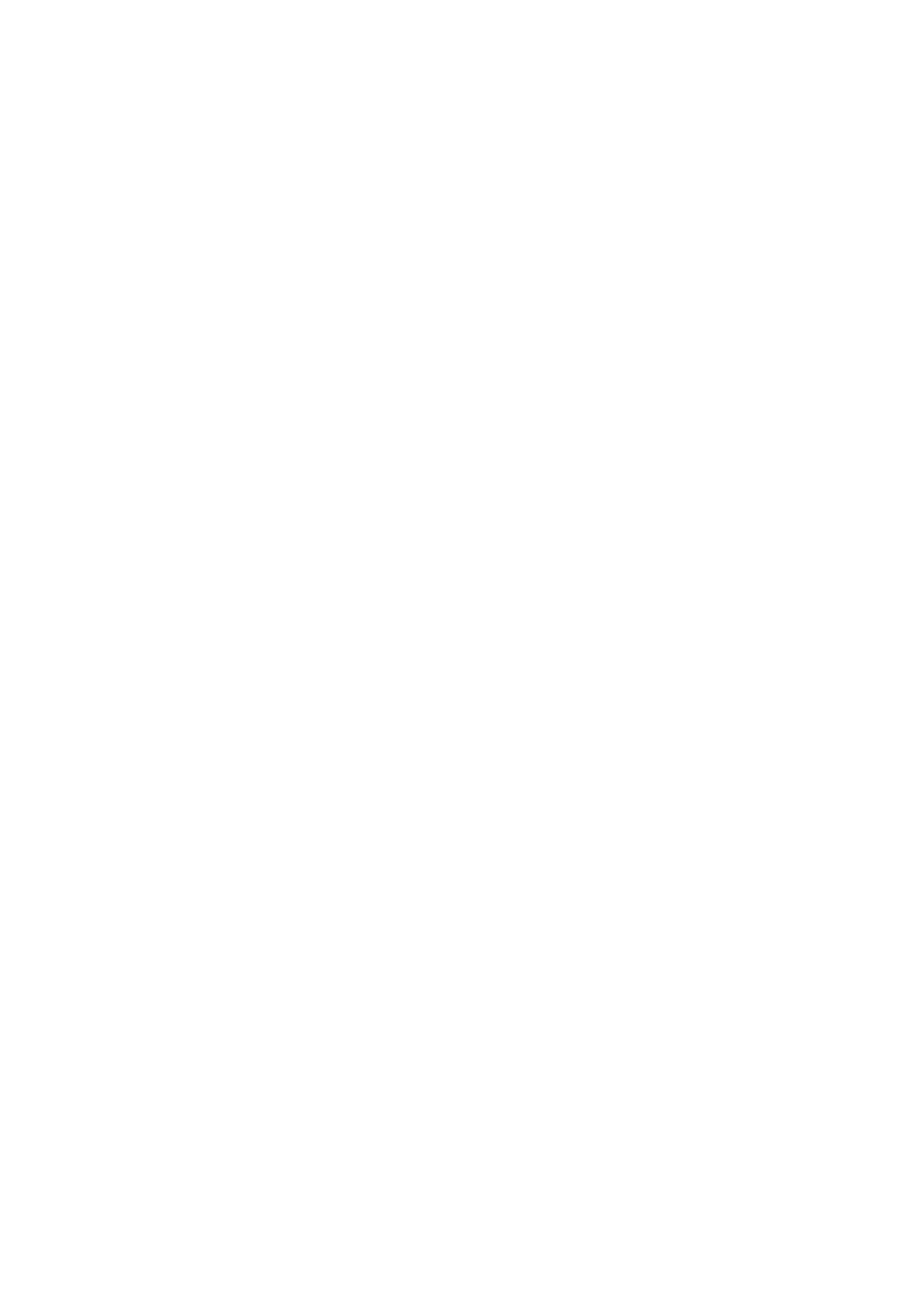# **PROPOSAL FOR AMENDMENT OF RECRUITMENT RULES IN RESPECT OF THE POST OF PERSONAL ASSISTANT IN NATIONAL GALLERY OF MODERN ART, NEW DELHI (UNDER MINISTRY OF CULTURE)**

#### **ANNEXURE III**

Form to be filled by the Ministry/Department while forwarding proposals to the Department of Personnel and Training and the Union Public Service Commission for amendment of approved Recruitment Rules.

- 1. (a) Name of the Post : Personal Assistant
- 2. Reference No. in which Commission's Advice on Recruitment Rules was conveyed.
- 3. Date of notification of the original rules and Subsequent amendments (Copy of the original rules & subsequent amendments should be enclosed, duly flagged and reference :

(b) Name of the Ministry/Deptt. : Ministry of Culture, National Gallery of Modern Art, Jaipur House, New Delhi.

The Principal rules were notified on 17.4.2003.

| Provisions in the approved/existing           | Revised provisions proposed          | Reasons for the       |
|-----------------------------------------------|--------------------------------------|-----------------------|
| rules                                         |                                      | revision proposed     |
|                                               |                                      |                       |
| <b>Personal Assistant</b>                     | <b>Personal Assistant</b>            | No Change             |
| $1 - 2003$                                    | $(1) - 2017$                         | Year of framing       |
|                                               |                                      | changed.              |
| General Central Service Group 'C'             | <b>General Central Service Group</b> | Classification        |
| Non-Gazetted (Non-Ministerial)                | 'B' Non-Gazetted (Non-               | changed due to        |
|                                               | Ministerial)                         | change in Grade Pay.  |
| Rs. 5000-150-8000                             | LEVEL-6 (Rs. 35400-112400)           | As per $7th$ Pay      |
|                                               |                                      | <b>Commission Pay</b> |
|                                               |                                      | <b>Scales</b>         |
| Not Applicable                                | Not Applicable                       | No change proposed    |
| N <sub>o</sub>                                | Column deleted in the new            |                       |
|                                               | format pertaining to Pension         |                       |
|                                               | Rules                                |                       |
| 27 years (Relaxable for Government            | Col. 6 in new format : 30 years      | As per DOPT Order     |
| Servants upto the age of 40 years in          | (Relaxable for Government            | dated 21-3-1998       |
| the case of general candidates and upto       | Servants upto 5 years in             |                       |
| 45 years in the case of candidates            | accordance with instructions or      |                       |
| belonging to the Scheduled Castes and         | orders issued by the Central         |                       |
| Scheduled Tribes in accordance with           | Government)                          |                       |
| instructions or orders issued by the          | Note: The crucial date for           |                       |
| Central Government from time to               | determining the age limit shall      |                       |
| time)                                         | be the closing date for receipt      |                       |
| <b>Note:</b> The crucial date for determining | of applications from candidates      |                       |
| the age limit shall be the closing date       | in India (and not the closing        |                       |
| for receipt of applications from              | date prescribed for those in         |                       |
| candidates except for the closing date        | Assam, Meghalaya, Arunachal          |                       |
|                                               |                                      |                       |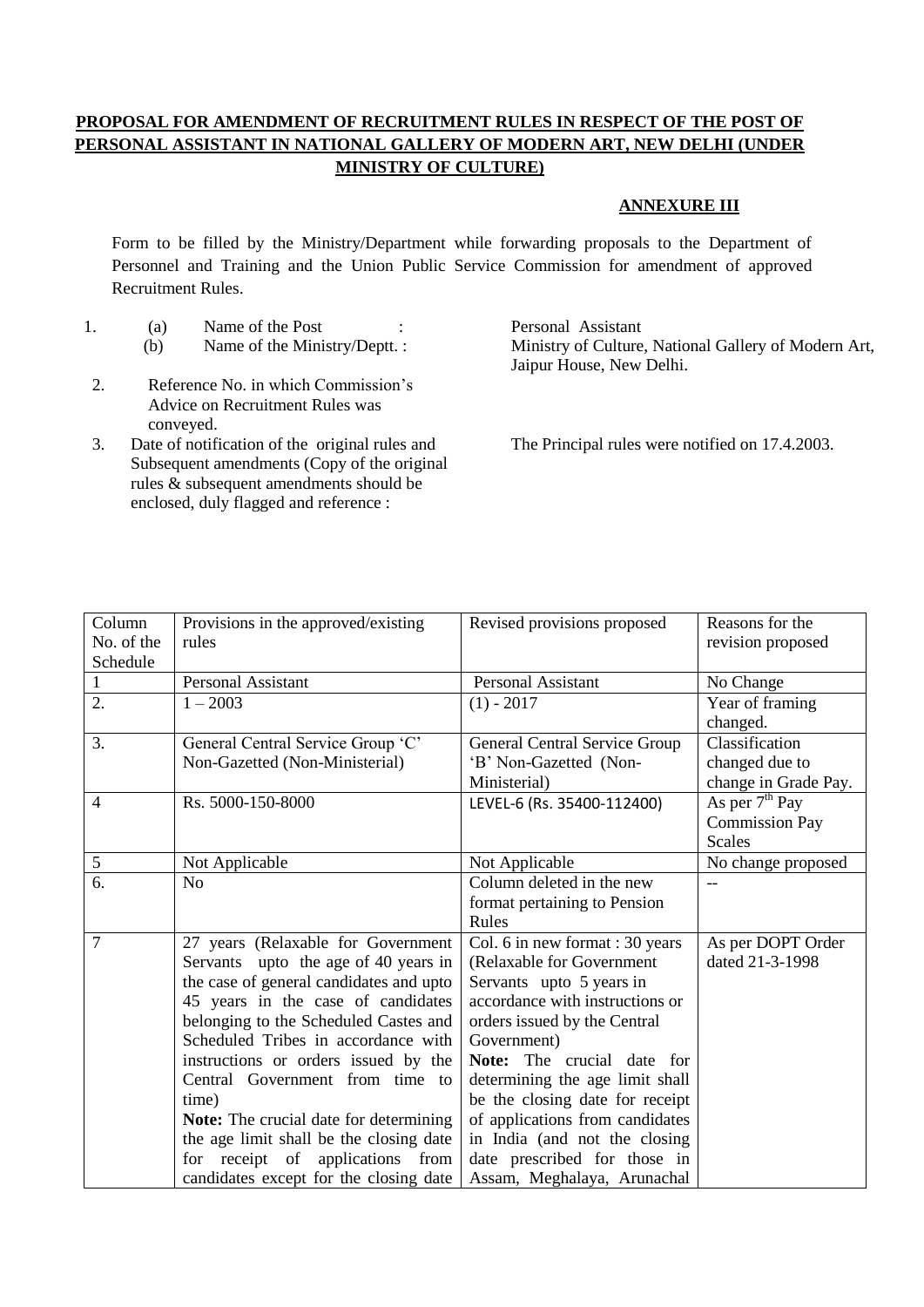|    | for receipt of applications from<br>candidates except for the closing date<br>prescribed for those in Assam,<br>Meghalaya,<br>Arunachal<br>Pradesh,<br>Mizoram,<br>Sikkim, Ladakh Division<br>of J&K State, Lahaul & Spiti district<br>and Pangi Sub Division of Chamba<br>Himachal<br>Pradesh,<br>district<br>of<br>Andaman & Nicobar Islands<br>and<br>Lakshadweep).<br>2<br>crucial<br>Note<br>The<br>date<br>for<br>determining the age limit in the case of<br>candidates<br>from<br>Employment<br>exchange shall be the last date upto<br>which the Employment Exchange is<br>asked to submit the names. | Pradesh, Mizoram, Manipur,<br>Sikkim,<br>Nagaland,<br>Tripura,<br>Ladakh Division of J&K State,<br>Lahaul & Spiti district and<br>Pangi Sub Division of Chamba<br>district of Himachal Pradesh,<br>Andaman & Nicobar Islands<br>and Lakshadweep).                                                                                                                                                                                                                                                                                                                                                                                                                                                                                                                                                                                                                                                                                                                                                                                                                                                                                                                                 |                                                                                                                                       |
|----|----------------------------------------------------------------------------------------------------------------------------------------------------------------------------------------------------------------------------------------------------------------------------------------------------------------------------------------------------------------------------------------------------------------------------------------------------------------------------------------------------------------------------------------------------------------------------------------------------------------|-----------------------------------------------------------------------------------------------------------------------------------------------------------------------------------------------------------------------------------------------------------------------------------------------------------------------------------------------------------------------------------------------------------------------------------------------------------------------------------------------------------------------------------------------------------------------------------------------------------------------------------------------------------------------------------------------------------------------------------------------------------------------------------------------------------------------------------------------------------------------------------------------------------------------------------------------------------------------------------------------------------------------------------------------------------------------------------------------------------------------------------------------------------------------------------|---------------------------------------------------------------------------------------------------------------------------------------|
| 8  | Essential:<br>1. Pass in Matriculation or its<br>equivalent from a recognized<br>University<br>2. A speed of 100 words<br>per minute in English<br>stenography and 40<br>words per minutes in<br>English Typewriting.                                                                                                                                                                                                                                                                                                                                                                                          | Column 7 in new format<br>Essential:<br>1.<br>Bachelor's Degree<br>from a recognized<br>University.<br>2.<br>A speed of 100 words<br>minute in English<br>stenography and 40<br>words per minutes in<br>English Typewriting.<br>Desirable<br>Diploma in stenography from a<br>recognized institution.<br>Note 1: Qualifications<br>are<br>relaxable at the discretion of<br>Staff<br>Selection<br>the<br>Commission<br>Competent<br><b>or</b><br>Authority for reasons to be<br>recorded in writing, in case of<br>candidates<br>otherwise<br>well<br>qualified.<br>Note 2: Qualification regarding<br>experience is relaxable at the<br>discretion<br>of<br>the<br><b>Staff</b><br>Selection<br>Commission<br><sub>or</sub><br>Competent Authority in the<br>case of candidates belonging<br>to the Scheduled Castes or<br>Scheduled Tribes if, at any<br>stage of selection the Staff<br>Selection<br>Commission<br><sub>or</sub><br>Competent Authority is of the<br>opinion that sufficient number<br>of<br>candidates<br>from<br>these<br>communities possessing<br>the<br>requisite experience are not<br>likely to be available to fill up<br>the posts reserved for them. | Changed in<br>accordance with the<br>present day<br>requirement and also<br>keeping in view the<br>grade pay attached to<br>the post. |
| 9. | Not applicable                                                                                                                                                                                                                                                                                                                                                                                                                                                                                                                                                                                                 | Col. 8 in new format:                                                                                                                                                                                                                                                                                                                                                                                                                                                                                                                                                                                                                                                                                                                                                                                                                                                                                                                                                                                                                                                                                                                                                             | No change                                                                                                                             |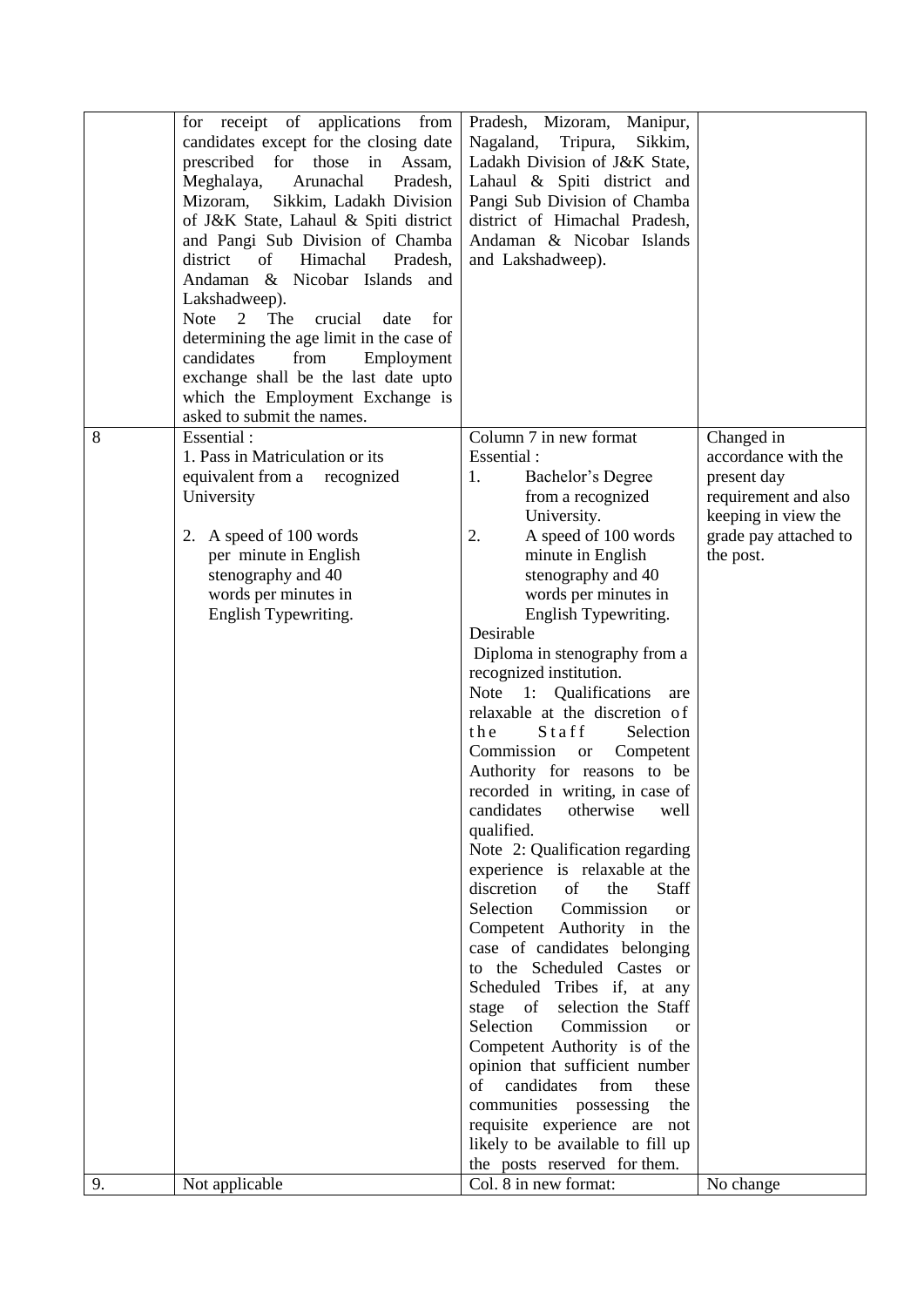|     |                                                                       | Not Applicable                                                   |                        |
|-----|-----------------------------------------------------------------------|------------------------------------------------------------------|------------------------|
| 10. | Two years                                                             | Col. 9 in new format:                                            | No change              |
|     |                                                                       | Two years                                                        |                        |
| 11  | By direct recruitment                                                 | 10. Col. 10 in new format:                                       | Note 1 deleted, as the |
|     | Note 1: The fitness of the incumbent in                               | By direct recruitment                                            | same is no more        |
|     | the lower grade with 8 years requisite                                | Note 1 :- Vacancies caused by                                    | required now.          |
|     | service shall be considered by the                                    | the incumbent being away on                                      |                        |
|     | competent authority and in case he/she                                | transfer on deputation or long                                   |                        |
|     | is considered fit, he/she shall be                                    | illness or study leave or under                                  |                        |
|     | deemed to have been promoted to the                                   | circumstances<br>other<br>for<br>a                               |                        |
|     | higher grade of Rs. 5000-8000. In case                                | duration of one year or more                                     |                        |
|     | he/she is not considered fit, his/her                                 | be filled on deputation<br>may                                   |                        |
|     | case will be reviewed every year and                                  | from the officials of the Central                                |                        |
|     | till such time he/she will continue to                                | Government/State                                                 |                        |
|     | hold the post in the lower grade of Rs.                               | Governments/UT                                                   |                        |
|     | 4000-6000 and the post will also be                                   | administrations/Semi                                             |                        |
|     | operated in the lower scale of Rs.                                    | Govt./Autonomous                                                 |                        |
|     | 4000-6000 till such time.                                             | Organizations:                                                   |                        |
|     | Note 2 :- Vacancies caused by the                                     | i) Holding analogues post on                                     |                        |
|     | incumbent being away on transfer on                                   | regular basis                                                    |                        |
|     | deputation or long illness or study                                   | <sub>or</sub>                                                    |                        |
|     | leave or under other circumstances for                                | Stenographers grade II in<br>ii)                                 |                        |
|     | a duration of one year or more may be                                 | the Pay Matrix Level-4 (Rs.                                      |                        |
|     | filled on deputation from the officials                               | 25500-81100) [Pre-revised Pay                                    |                        |
|     | of the Central Government holding                                     | Band-1, Rs. 5200-20200 Grade                                     |                        |
|     | analogues post on regular basis and                                   | Pay of Rs. 2400] with 10 years                                   |                        |
|     | possessing<br>the<br>qualifications                                   | regular service in the grade;                                    |                        |
|     | prescribed for direct recruits in Col.8                               | and                                                              |                        |
|     |                                                                       |                                                                  |                        |
|     |                                                                       | iii) possessing the qualification                                |                        |
|     |                                                                       | prescribed for direct                                            |                        |
|     |                                                                       | recruitment in Col.7                                             |                        |
| 12  | Not Applicable                                                        | Col. 11 in new format:                                           | No change              |
|     |                                                                       | Not Applicable                                                   |                        |
| 13  | Group 'C' Departmental Promotion                                      | Col. 12 in new format:                                           | Slightly changed       |
|     | Committee (for confirmation)                                          | Departmental<br>Group<br>$\cdot$ B <sup><math>\cdot</math></sup> | in accordance with     |
|     | consisting of:-                                                       | <b>Confirmation Committee:</b>                                   | the instructions of    |
|     | 1. Director, National Gallery of                                      | Director<br>General,<br>1.                                       | DOPT.                  |
|     | Modern Art -Chairman                                                  | National Gallery of Modern                                       |                        |
|     | 2. Under Secretary, Department                                        | Art-Chairman                                                     |                        |
|     | of Culture-Member.                                                    | 2. Director/Deputy                                               |                        |
|     | 3. Administrative Officer, National<br>Gallery of Modern Art - Member | Secretary, Department of<br>Culture-Member.                      |                        |
|     |                                                                       | Director,<br>National<br>3.                                      |                        |
|     |                                                                       | Gallery of Modern Art -                                          |                        |
|     |                                                                       | Member                                                           |                        |
|     |                                                                       | Col. 13 in new format:                                           |                        |
| 14  | Not Applicable                                                        | Consultation with Union Public                                   | Changed as suggested   |
|     |                                                                       | Service Commission is not                                        | by DOPT.               |
|     |                                                                       |                                                                  |                        |
|     |                                                                       | necessary.                                                       |                        |

2. Name, addresses and telephone numbers of the Ministry's representatives with whom these 1. Shri S.K. Singh

Under Secretary (M.I)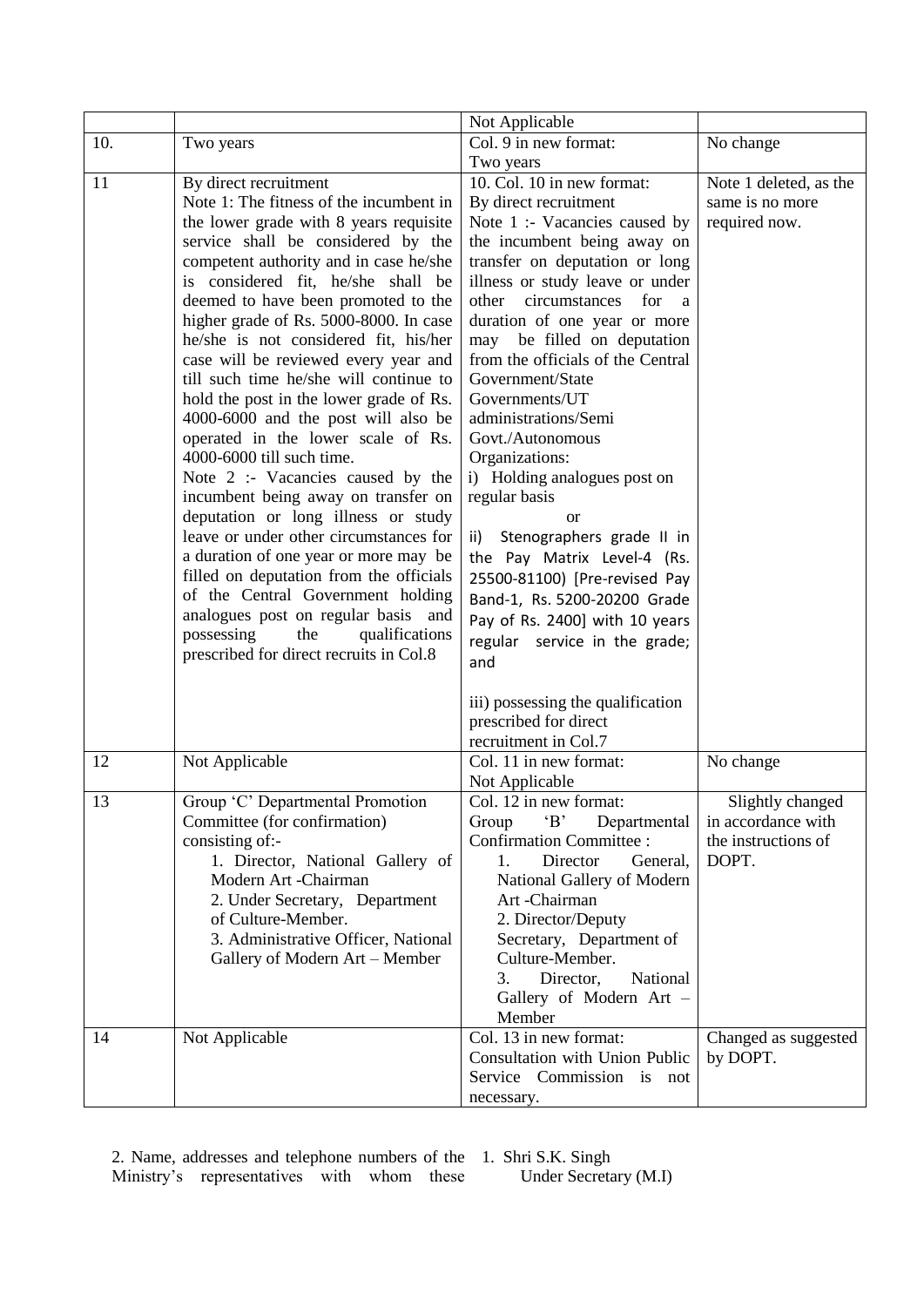proposals may be discussed, if necessary, for clarification/early decision.

 Ministry of Culture Tel. No. 23380136

 2. Shri A.C. Garanayak, Director General National Gallery of Modern Art Jaipur House, New Delhi. Tel. No. 23386111

Signature of the Officer sending the proposals Telephone No. 23380136

Place : New Delhi

Date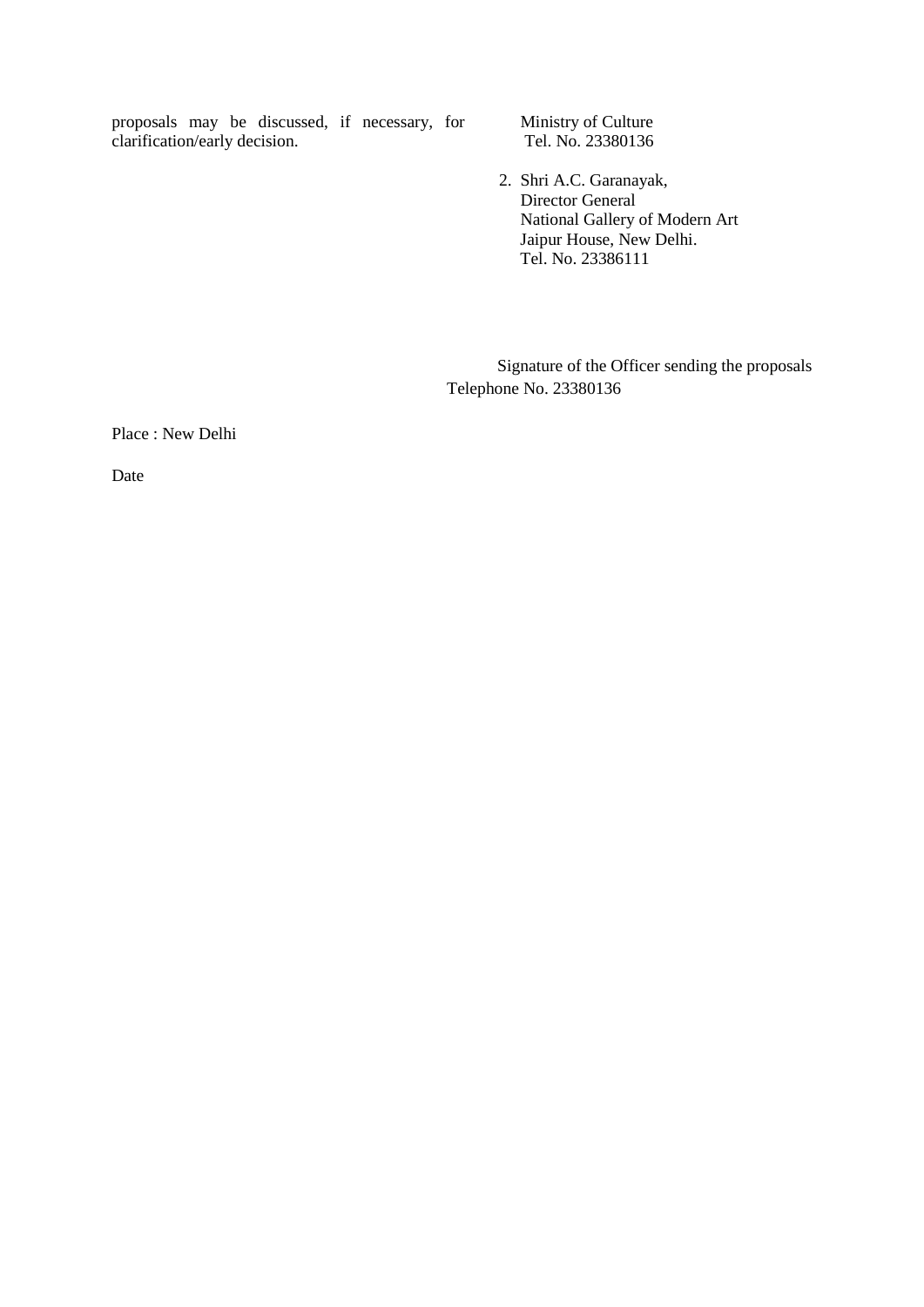### **PROPOSAL FOR FRAMING OF RECRUITMENT RULES IN RESPECT OF THE POST OF ASSISTANT CURATOR IN NATIONAL GALLERY OF MODERN ART, NEW DELHI (UNDER MINISTRY OF CULTURE)**

| Name of post | Number<br>of   | Classification  | LEVEL in the    | Whether           | Age limit for direct recruits | Educational and other qualification    |
|--------------|----------------|-----------------|-----------------|-------------------|-------------------------------|----------------------------------------|
|              | post           |                 | PAY MATRIX      | selection post or |                               | required for direct recruits.          |
|              |                |                 |                 | selection<br>non  |                               |                                        |
|              |                |                 |                 | post              |                               |                                        |
| 1.           | 2.             | 3.              | 4.              | 5.                | 6.                            | 7.                                     |
| Assistant    | $*3$<br>(2017) | General         | LEVEL-6<br>(Rs. | Not applicable    | Not exceeding 30 years        | Essential                              |
| Curator      | *Subject<br>to | Central Service | 35400-          |                   | (Relaxable for Government     | (i) Bachelor's degree in Fine Arts or  |
|              | variation      | Group 'B', Non- | 112400)         |                   | servants up to five years in  | History of Art, or Museology or Art    |
|              | dependent on   | Gazetted Non-   |                 |                   | accordance<br>with<br>the     | criticism or ancient history & culture |
|              | work load      | Ministerial     |                 |                   | instructions or orders issued | from a recognized university.          |
|              |                |                 |                 |                   | by the Central Govt.).        | (ii) Atleast three years experience in |
|              |                |                 |                 |                   |                               | related<br>activities of<br>museum     |
|              |                |                 |                 |                   | Note: The crucial date for    | exhibition,<br>organizing<br>display   |
|              |                |                 |                 |                   | determining the age limit     | techniques, mounting of art works      |
|              |                |                 |                 |                   | shall be the closing date for | etc. in a museum/art gallery/          |
|              |                |                 |                 |                   | receipt of applications from  | comparable institution.                |
|              |                |                 |                 |                   | candidates in India (and not  | Desirable                              |
|              |                |                 |                 |                   | the closing date prescribed   | (i) Masters degree in Fine Arts or     |
|              |                |                 |                 |                   | those<br>in<br>Assam,<br>for  | History of Art, or Museology or Art    |
|              |                |                 |                 |                   | Meghalaya,<br>Arunachal       | criticism or ancient history & culture |
|              |                |                 |                 |                   | Pradesh, Mizoram, Manipur,    | from a recognized university.          |
|              |                |                 |                 |                   | Nagaland, Tripura, Sikkim,    |                                        |
|              |                |                 |                 |                   | Ladakh Division of J&K State, | (ii)<br>Knowledge of any foreign       |
|              |                |                 |                 |                   | Lahaul & Spiti district and   | language other than                    |
|              |                |                 |                 |                   | Pangi Sub Division of Chamba  | English                                |
|              |                |                 |                 |                   | district of Himachal Pradesh, | (iii)<br>Computer<br>Knowledge<br>(MS  |
|              |                |                 |                 |                   | Andaman & Nicobar Islands     | Office)                                |
|              |                |                 |                 |                   | or Lakshadweep).              | Qualifications are<br>Note 1:          |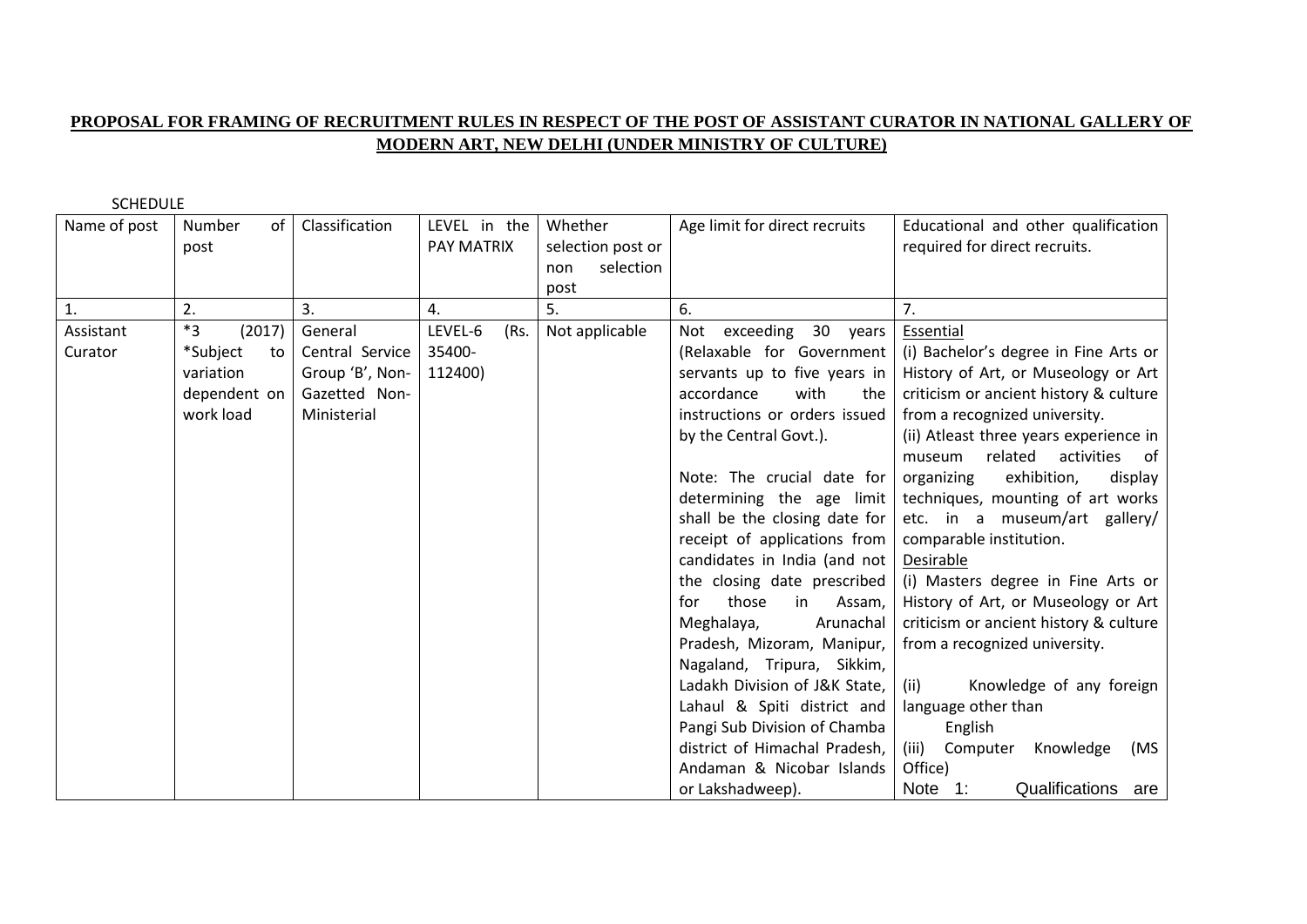|  |  |  | relaxable at the discretion of the |
|--|--|--|------------------------------------|
|  |  |  | Staff Selection Commission or      |
|  |  |  | Competent authority, for reasons   |
|  |  |  | to be recorded in writing, in case |
|  |  |  | of candidates otherwise well       |
|  |  |  | qualified.                         |
|  |  |  | Note 2:<br>The qualification       |
|  |  |  | regarding experience is relaxable  |
|  |  |  | at the discretion of the Stall     |
|  |  |  | Commission<br>Selection<br>or.     |
|  |  |  | Competent Authority, for reasons   |
|  |  |  | to be recorded in writing, in case |
|  |  |  | of candidates belonging to         |
|  |  |  | Scheduled Castes or Scheduled      |
|  |  |  | Tribes, if at any stage of         |
|  |  |  | selection, the Stall Selection     |
|  |  |  | Commission or<br>Competent         |
|  |  |  | Authority is of the opinion that   |
|  |  |  | sufficient number of candidates    |
|  |  |  | communities<br>these<br>from       |
|  |  |  | possessing the<br>requisite        |
|  |  |  | experience are not likely to be    |
|  |  |  | available to fill up the posts     |
|  |  |  | reserved for them.                 |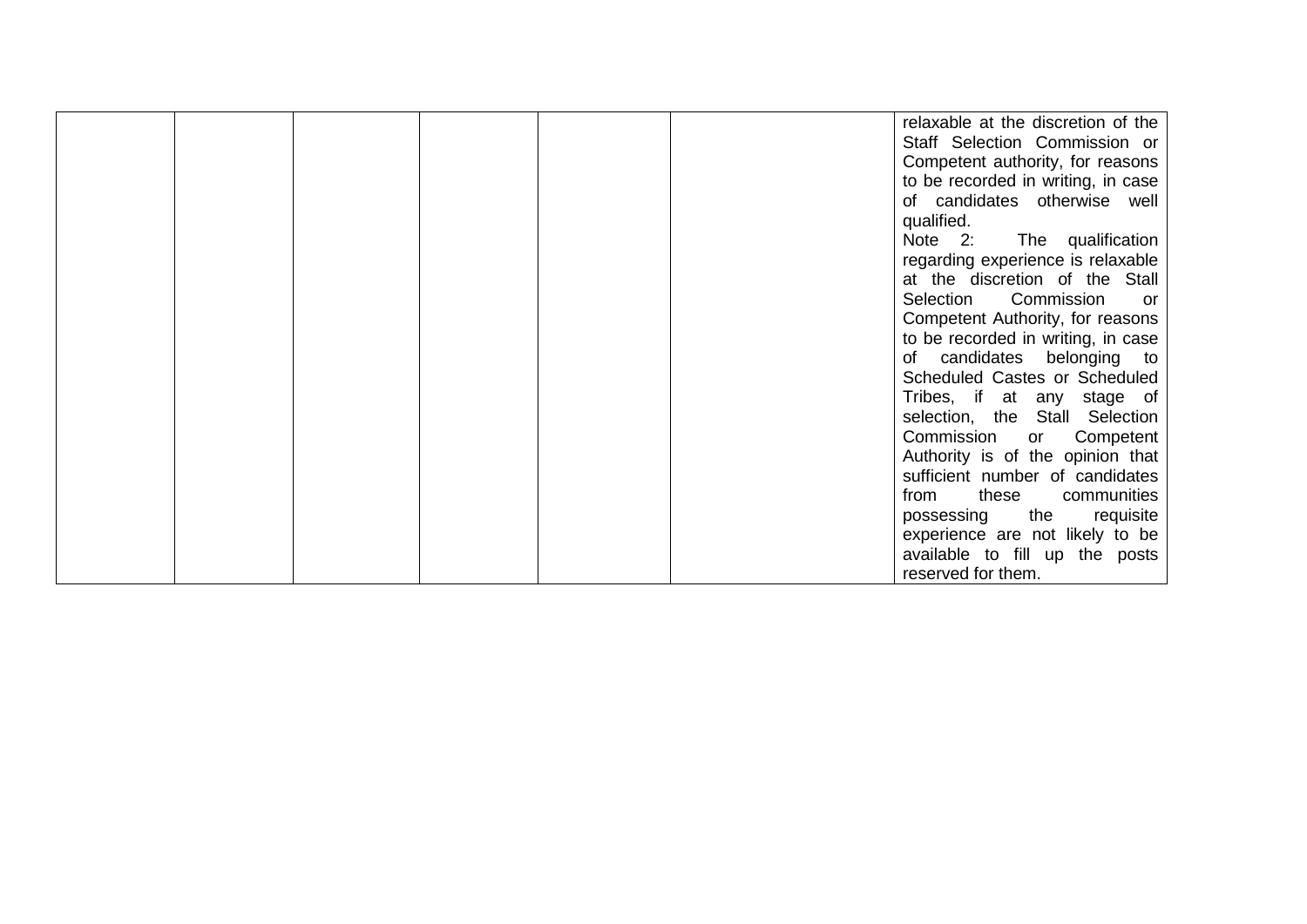| $\overline{2}$         |              |                                         |                          |                                      |                          |
|------------------------|--------------|-----------------------------------------|--------------------------|--------------------------------------|--------------------------|
| Whether<br>age<br>and  | Period<br>of | Method of recruitment whether by        | In case of recruitment   | If<br>$\mathsf{a}$<br>Departmental   | Circumstances<br>in.     |
| educational            | probation,   | direct recruitment or by promotion or   | by                       | Promotion<br>Committee               | which Union Public       |
| qualifications         | if any       | deputation/absorption<br>by<br>and      | promotion/deputation/    | what<br>is<br>exists,<br>its         | Service Commission       |
| prescribed for direct  |              | percentage of the vacancies to be       | absorption, grades, from | Composition                          | is to be consulted in    |
| recruits will apply in |              | filled by various method.               | which                    |                                      | making recruitment.      |
| the case of promotes.  |              |                                         | promotion/deputation/    |                                      |                          |
|                        |              |                                         | absorption to be made.   |                                      |                          |
| 8.<br>9.               |              | 10.                                     | 11.                      | 12.                                  | 13.                      |
| Not applicable         | Two years    | By direct recruitment                   | Not applicable           |                                      | Consultation<br>with     |
|                        |              |                                         |                          | Group 'B' Departmental               | <b>UPSC</b><br>is<br>not |
|                        |              | Vacancies caused by the<br>Note:        |                          | Confirmation                         | necessary.               |
|                        |              | incumbent being away on deputation      |                          | Committee:                           |                          |
|                        |              | or long illness or study leave or under |                          |                                      |                          |
|                        |              | other circumstances for a duration of   |                          | Director General,<br>1.              |                          |
|                        |              | one year or more may be filled on       |                          | National<br>Gallery<br>of            |                          |
|                        |              | deputation basis from officers of       |                          | Modern Art - Chairman                |                          |
|                        |              | Government/State<br>Central             |                          |                                      |                          |
|                        |              | Governments/UT                          |                          | 2.<br>Director/Deputy                |                          |
|                        |              | administrations/Semi                    |                          | Secretary,<br>Department of Culture- |                          |
|                        |              | Govt./Autonomous Organizations:         |                          | Member.                              |                          |
|                        |              | (a) (i) holding analogous posts on      |                          | 3. Director, National                |                          |
|                        |              | regular basis; or                       |                          | Gallery of Modern Art -              |                          |
|                        |              |                                         |                          | Member                               |                          |
|                        |              | (ii) With 6 years regular service in    |                          |                                      |                          |
|                        |              | post in the Pay Matrix Level-5 (Rs.     |                          |                                      |                          |
|                        |              | 29200-92300) [Pre-revised Pay Band-     |                          |                                      |                          |
|                        |              | 1, Rs. 5200-20200 Grade Pay of Rs.      |                          |                                      |                          |
|                        |              | 2800/-] and                             |                          |                                      |                          |
|                        |              |                                         |                          |                                      |                          |
|                        |              | Possessing the qualifications<br>(b)    |                          |                                      |                          |
|                        |              | and experience prescribed for direct    |                          |                                      |                          |
|                        |              | recruits under Col. 7.                  |                          |                                      |                          |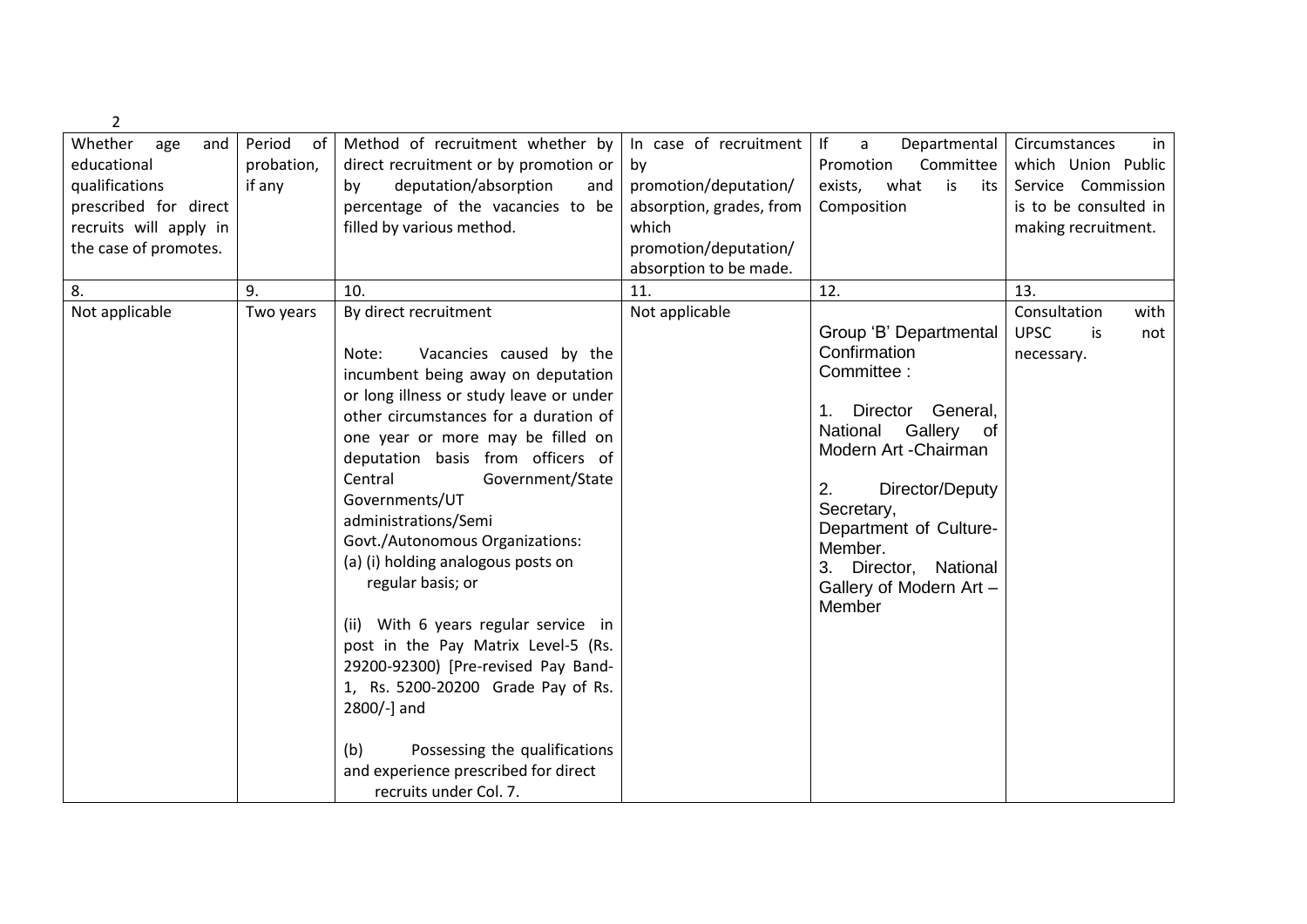### **PROPOSAL FOR FRAMING OF RECRUITMENT RULES IN RESPECT OF THE POST OF RESTORATION ASSISTANT IN NATIONAL GALLERY OF MODERN ART, NEW DELHI (UNDER MINISTRY OF CULTURE)**

| Name of Post             | Number of                                                        |    | Classification                                                               | Pay               | <b>Band</b>  | Whether        | Age limit for direct                                                                                                                                                                                                                                                                                                                                                                                                                                                                                                                                                                                                                                                                                    | Educational and other qualifications required for                                                                                                                                                                                                                                                                                                                                                                                                                                                                                                                                                                                                                                                                                                                                                                                                                                                                                                                                                                                                                                                                                                                                                                                                    |
|--------------------------|------------------------------------------------------------------|----|------------------------------------------------------------------------------|-------------------|--------------|----------------|---------------------------------------------------------------------------------------------------------------------------------------------------------------------------------------------------------------------------------------------------------------------------------------------------------------------------------------------------------------------------------------------------------------------------------------------------------------------------------------------------------------------------------------------------------------------------------------------------------------------------------------------------------------------------------------------------------|------------------------------------------------------------------------------------------------------------------------------------------------------------------------------------------------------------------------------------------------------------------------------------------------------------------------------------------------------------------------------------------------------------------------------------------------------------------------------------------------------------------------------------------------------------------------------------------------------------------------------------------------------------------------------------------------------------------------------------------------------------------------------------------------------------------------------------------------------------------------------------------------------------------------------------------------------------------------------------------------------------------------------------------------------------------------------------------------------------------------------------------------------------------------------------------------------------------------------------------------------|
|                          | Post                                                             |    |                                                                              | /Pay              | Scale        | Selection post | recruits                                                                                                                                                                                                                                                                                                                                                                                                                                                                                                                                                                                                                                                                                                | direct recruits                                                                                                                                                                                                                                                                                                                                                                                                                                                                                                                                                                                                                                                                                                                                                                                                                                                                                                                                                                                                                                                                                                                                                                                                                                      |
|                          |                                                                  |    |                                                                              | and               | Grade        | Non-<br>or     |                                                                                                                                                                                                                                                                                                                                                                                                                                                                                                                                                                                                                                                                                                         |                                                                                                                                                                                                                                                                                                                                                                                                                                                                                                                                                                                                                                                                                                                                                                                                                                                                                                                                                                                                                                                                                                                                                                                                                                                      |
|                          |                                                                  |    |                                                                              | Pay               |              | Selection post |                                                                                                                                                                                                                                                                                                                                                                                                                                                                                                                                                                                                                                                                                                         |                                                                                                                                                                                                                                                                                                                                                                                                                                                                                                                                                                                                                                                                                                                                                                                                                                                                                                                                                                                                                                                                                                                                                                                                                                                      |
| $\mathbf{1}$             | $\overline{2}$                                                   |    | 3                                                                            | 4                 |              |                | 6                                                                                                                                                                                                                                                                                                                                                                                                                                                                                                                                                                                                                                                                                                       |                                                                                                                                                                                                                                                                                                                                                                                                                                                                                                                                                                                                                                                                                                                                                                                                                                                                                                                                                                                                                                                                                                                                                                                                                                                      |
| Restoration<br>Assistant | $*2(2017)$<br>*Subject<br>variation<br>depending on<br>work load | to | General<br>Central<br>Service Group 'B'<br>Non-Gazetted<br>(Non-Ministerial) | 35400-<br>112400) | LEVEL-6 (Rs. | Not Applicable | Upto 30 years<br>Relaxable for Government<br>Servants upto five years in<br>accordance<br>with<br>instructions or orders<br>issued by the Central<br>Government.<br>Note:<br>The crucial date for<br>determining the age limit<br>shall be the closing date<br>for receipt of applications<br>from candidates in India<br>(and not the closing date<br>prescribed for those in<br>Assam,<br>Meghalaya,<br>Arunachal<br>Pradesh,<br>Mizoram,<br>Manipur,<br>Nagaland, Tripura, Sikkim,<br>Ladakh Division of J&K<br>Lahaul & Spiti<br>State,<br>district and Pangi Sub<br>Division<br>Chamba<br>οf<br>Himachal<br>of<br>district<br>Pradesh,<br>&<br>Anaman<br>Nicobar<br>Islands<br>or<br>Lakshadweep). | Essential:<br>Bachelor's Degree in Fine Arts from a recognised<br>University/Institution.<br>Should have passed at least Senior Secondary School (10+2)<br>Examination with Chemistry as one of the subjects.<br>At least two years experience in restoration work in a<br>Museum/art gallery/comparable institution.<br>Desirable:<br>(i) Master's Degree in Restoration from Recognized<br>University or Equivalent.<br>(ii) Computer Knowledge (MS Office)<br>Note 1: Qualifications are relaxable at the discretion<br>of the Staff Selection Commission or Competent<br>authority, for reasons to be recorded in writing, in case<br>of candidates otherwise well qualified.<br>Note 2: The qualification regarding experience is<br>relaxable at the discretion of the Stall Selection<br>Commission or Competent Authority, for reasons to be<br>recorded in writing, in case of candidates belonging to<br>Scheduled Castes or Scheduled Tribes, if at any stage<br>of selection, the Stall Selection Commission or<br>Competent Authority is of the opinion that sufficient<br>number of candidates from these communities<br>possessing the requisite experience are not likely to be<br>available to fill up the posts reserved for them. |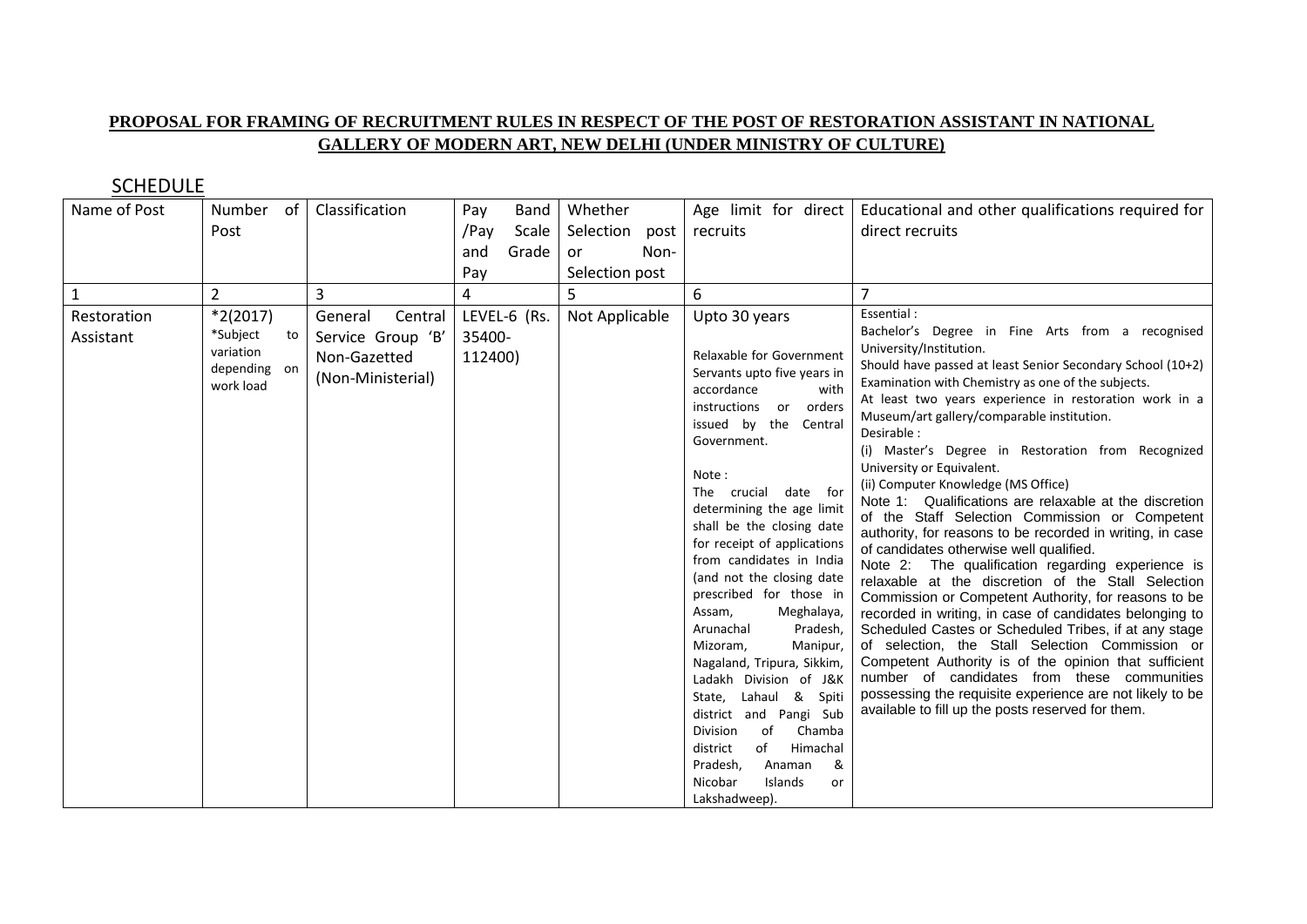| $\overline{2}$                                                                                                                                 |                                  |                                                                                                                                                                                         |                                                                                                                                                                                                                                                                                                                                                                                                                                                                                                                                                                                          |                                                                                                                                                                                                                                                                              |                                                                                                                   |
|------------------------------------------------------------------------------------------------------------------------------------------------|----------------------------------|-----------------------------------------------------------------------------------------------------------------------------------------------------------------------------------------|------------------------------------------------------------------------------------------------------------------------------------------------------------------------------------------------------------------------------------------------------------------------------------------------------------------------------------------------------------------------------------------------------------------------------------------------------------------------------------------------------------------------------------------------------------------------------------------|------------------------------------------------------------------------------------------------------------------------------------------------------------------------------------------------------------------------------------------------------------------------------|-------------------------------------------------------------------------------------------------------------------|
| Whether age<br>and<br>educational<br>qualifications<br>prescribed for<br>direct recruits<br>will apply<br>in<br>0f<br>case<br>the<br>promotees | Period of<br>probation<br>of any | Method of recruitment whether<br>by direct recruitment or by<br>promotion<br>or<br>by<br>deputation/absorption<br>and<br>percentage of the vacancies to<br>be filled by various methods | of recruitment<br>In case<br>by<br>promotion/deputation/absorption<br>from<br>grades<br>which<br>promotion/deputation/absorption<br>to be made                                                                                                                                                                                                                                                                                                                                                                                                                                           | f <br>Departmental<br>Promotion<br>Committee<br>what<br>exists<br>is<br>its<br>composition                                                                                                                                                                                   | Circumstances<br>in<br>which Union Public<br>Service Commission to<br>consulted<br>be<br>in<br>making recruitment |
| 8                                                                                                                                              | 9                                | 10                                                                                                                                                                                      | 11                                                                                                                                                                                                                                                                                                                                                                                                                                                                                                                                                                                       | 12                                                                                                                                                                                                                                                                           | 13                                                                                                                |
| Not Applicable                                                                                                                                 | 2 years                          | 50% by Composite Method<br>(Deputation<br><i>(including)</i><br>short term contract) Plus<br>Promotion)<br>and 50% by direct recruitment                                                | Method<br>Composite<br>(Deputation (including short)<br>contract)<br>Plus<br>term<br>Promotion)<br>Officers under Central or<br>State Governments or Union<br>territories or<br>Autonomous<br>bodies<br>Statutory<br>or<br>Organizations or Recognized<br>Research<br>Institution<br>or<br>Public Sector Undertakings<br>or Universities:<br>(i) holding analogous posts<br>on regular basis; or<br>(ii) With 6 years regular service in<br>post in the Pay Matrix Level-5 (Rs.<br>29200-92300) [Pre-revised Pay<br>Band-1, Rs. 5200-20200 Grade<br>Pay of Rs. 2800/-] or equivalent; or | Group 'B' Departmental<br><b>Promotion Committee:</b><br>Director General,<br>1.<br>Gallery<br>National<br>0f<br>Modern Art - Chairman<br>2.<br>Director/Deputy<br>Secretary, Department<br>of Culture-Member.<br>3. Director, National<br>Gallery of Modern Art -<br>Member | Consultation<br>with<br>UPSC is not necessary.                                                                    |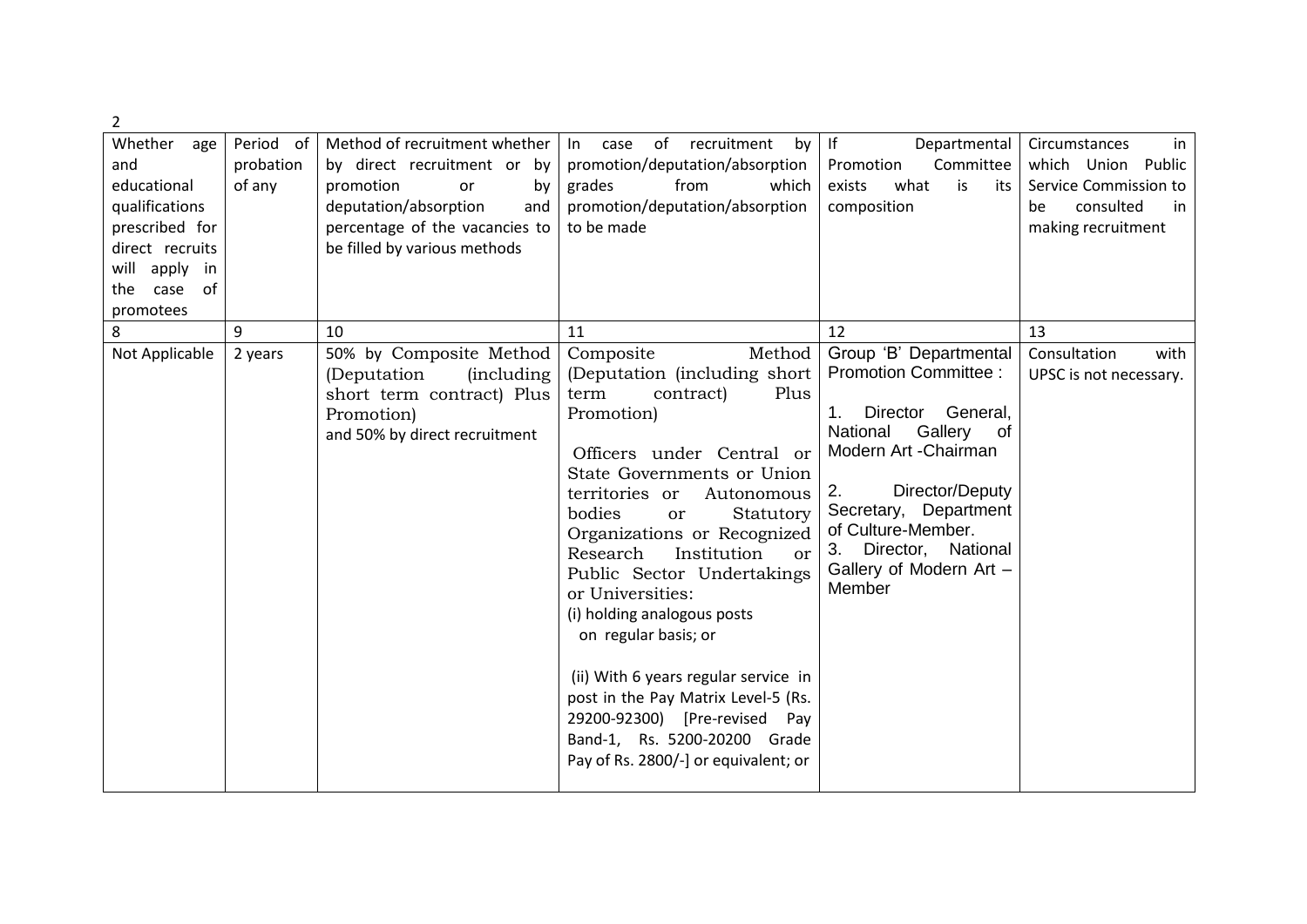| (iii) with 10 years' regular service<br>in posts in the Matrix Level-4 (Rs.<br>25500-81100) [Pre-revised Pay<br>Band-1, Rs. 5200-20200 Grade<br>Pay of Rs. 2400] or equivalent; and<br>Possessing the qualifications and<br>experience prescribed for direct<br>recruits under Col. 7.                                                                                                   |  |
|------------------------------------------------------------------------------------------------------------------------------------------------------------------------------------------------------------------------------------------------------------------------------------------------------------------------------------------------------------------------------------------|--|
| The<br>Note:<br>Departmental<br>Technical Restorer in the<br>Pay Band -1, Rs.5200-20200<br>Plus Grade Pay of Rs.2800/-<br>with six years regular service<br>in the grade shall also be<br>considered<br>alongwith<br>outsiders and in case he or<br>selected<br>she<br>is<br>for<br>appointment to the post the<br>same shall be deemed to<br>been<br>filled<br>have<br>by<br>Promotion. |  |
| of<br>(Period<br>deputation<br><i>(including</i><br>short<br>term<br>including<br>the<br>contract)<br>period<br>of<br>deputation<br><i>(including)</i><br>short<br>term<br>contract) in another ex-cadre<br>held<br>immediately<br>post<br>preceding this appointment<br>in the same or some other                                                                                       |  |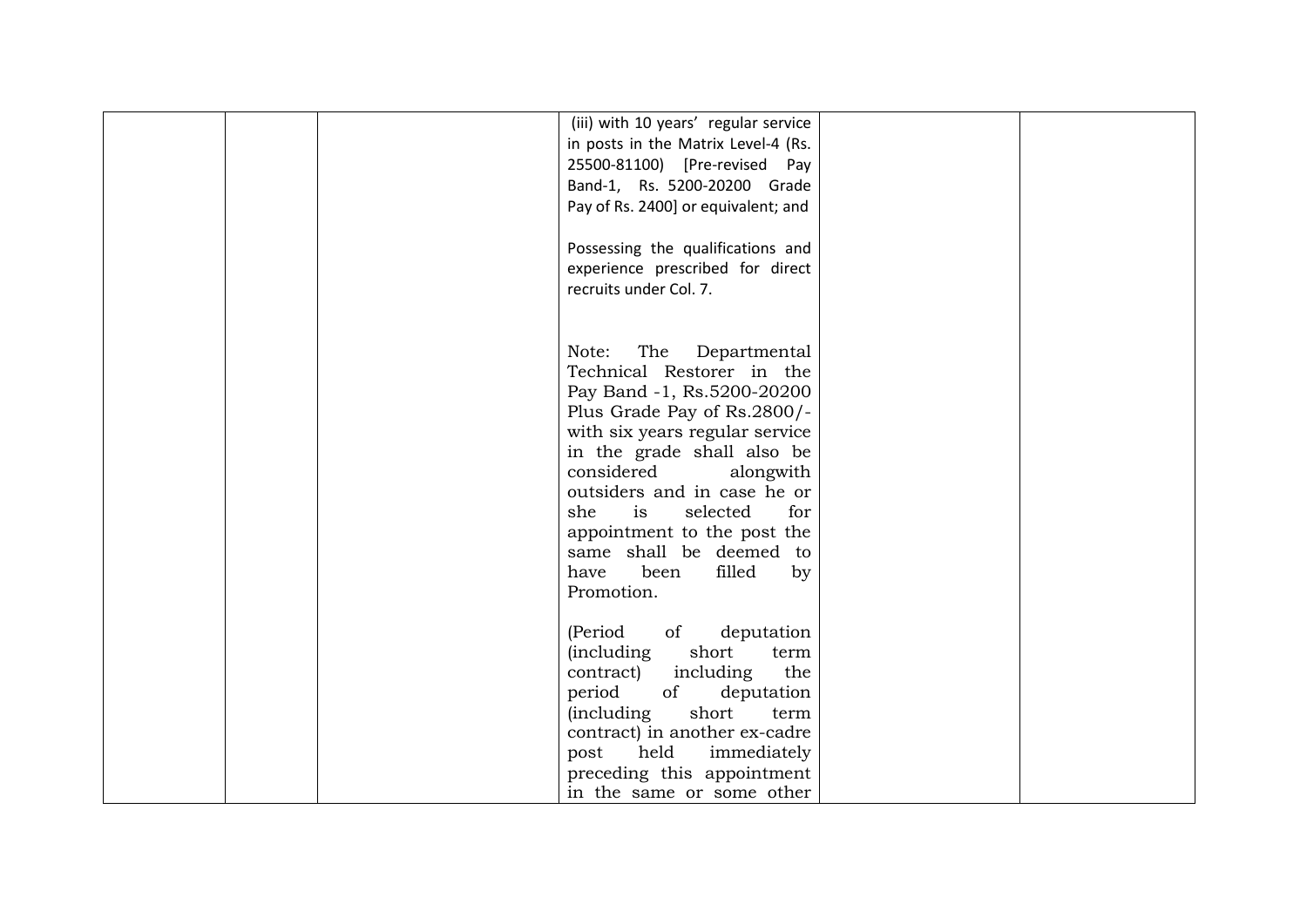|  | organization or department          |  |
|--|-------------------------------------|--|
|  | of the Central Government           |  |
|  | shall ordinarily not to exceed      |  |
|  | four years. The maximum             |  |
|  | age limit for appointment by        |  |
|  | deputation (including short)        |  |
|  | term contract) shall not be         |  |
|  | exceeding 56 years as on the        |  |
|  |                                     |  |
|  | closing date of receipt of          |  |
|  | applications).                      |  |
|  |                                     |  |
|  | Note: For the purpose of            |  |
|  | appointment<br>deputation<br>on     |  |
|  | (including short term contract)     |  |
|  | basis, the service rendered on a    |  |
|  | regular basis by an officer prior   |  |
|  | to the $1st$ January, 2016 i.e. the |  |
|  | date from which the revised         |  |
|  | pay structure based on the Seventh  |  |
|  | Central<br>Commission<br>Pay        |  |
|  | recommendation<br>has<br>been       |  |
|  | extended shall be deemed to be      |  |
|  | rendered<br>service<br>in<br>the    |  |
|  | corresponding Level in the Pay      |  |
|  | based<br>on<br>Matrix<br>the        |  |
|  | recommendations of the said Pay     |  |
|  | commission except where there       |  |
|  | has been merger of more than one    |  |
|  | pre- revised scale of pay into one  |  |
|  | grade with a common Level in the    |  |
|  | Pay Matrix, and<br>where<br>this    |  |
|  | benefit will extend only for the    |  |
|  | post(s) for which that Level in the |  |
|  | Matrix is the normal<br>Pay         |  |
|  | replacement grade without any       |  |
|  |                                     |  |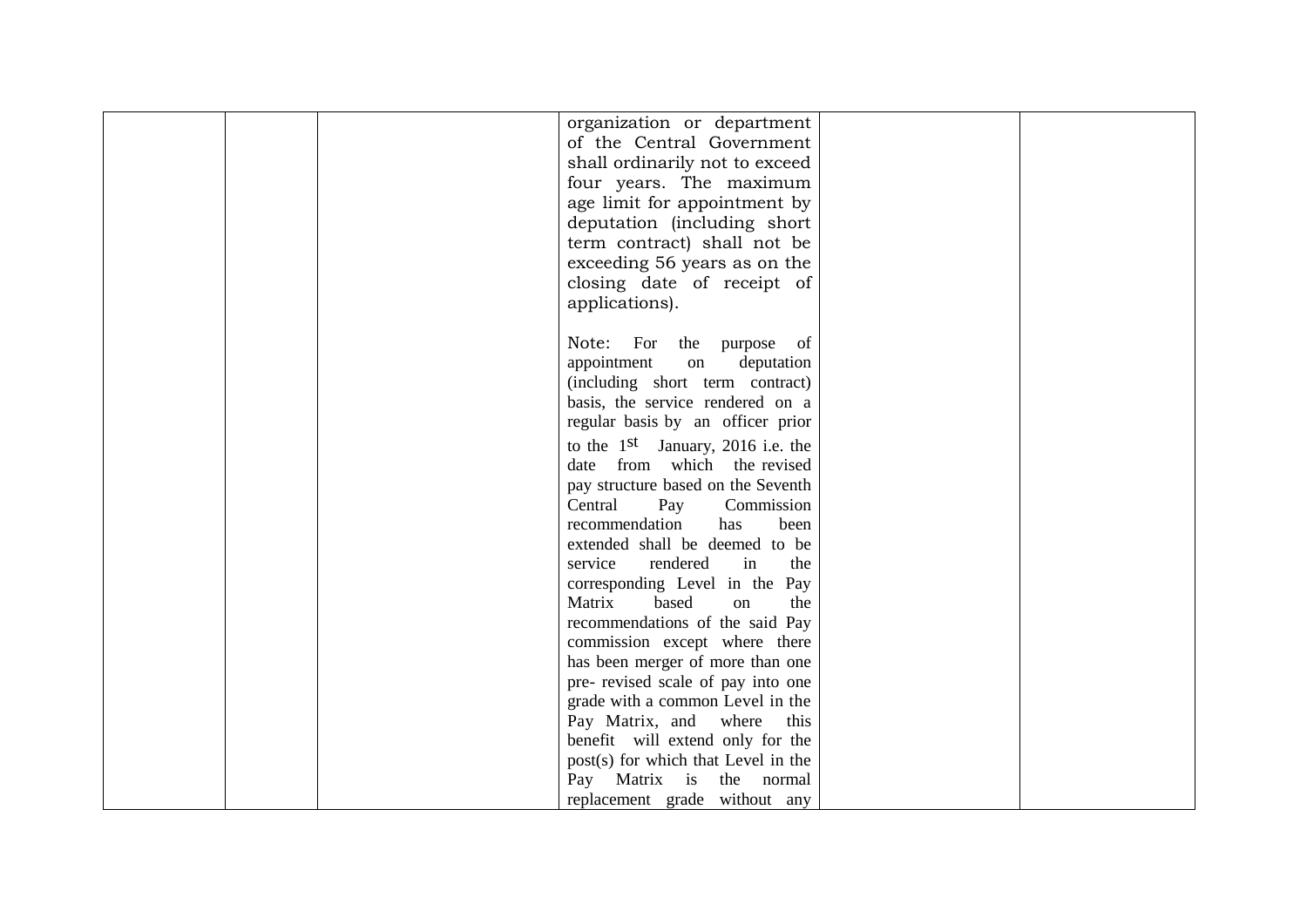|  | upgradation.<br>The departmental officers in the                                                                                                                                                                                                        |  |
|--|---------------------------------------------------------------------------------------------------------------------------------------------------------------------------------------------------------------------------------------------------------|--|
|  | feeder category who are in the<br>direct line of promotion shall not<br>be eligible for consideration for<br>appointment on deputation.<br>Similarly, the deputationists<br>shall not be eligible for<br>consideration for appointment<br>by promotion. |  |
|  | Note: Existing incumbent of the<br>post of Technical Restorer with<br>requisite qualifying service will<br>also be considered for<br>promotion with the existing<br>qualification.                                                                      |  |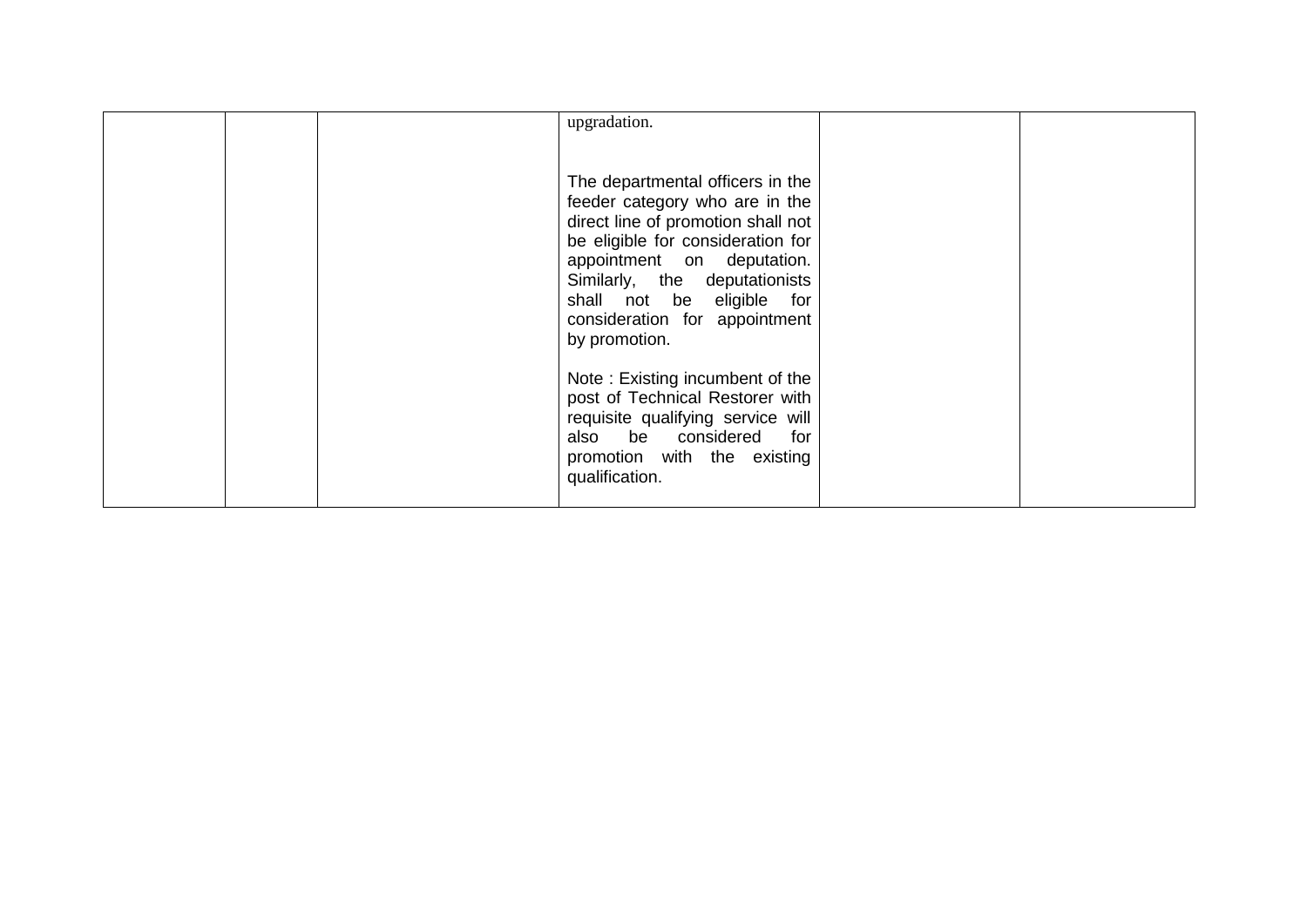#### **PROPOSAL FOR FRAMING OF RECRUITMENT RULES IN RESPECT OF THE POST OF LIBRARY AND INFORMATION ASSISTANT IN NATIONAL GALLERY OF MODERN ART, NEW DELHI (UNDER MINISTRY OF CULTURE)**

| Name of post | Number<br>of      | Classification | LEVEL in the | Whether           | limit<br>for<br>direct<br>Age | Educational and other qualification required                        |
|--------------|-------------------|----------------|--------------|-------------------|-------------------------------|---------------------------------------------------------------------|
|              | post              |                | PAY MATRIX   | selection post or | recruits                      | for direct recruits.                                                |
|              |                   |                |              | selection<br>non  |                               |                                                                     |
|              |                   |                |              | post              |                               |                                                                     |
| 1.           | 2.                | 3.             | 4.           | 5.                | 6.                            | 7.                                                                  |
| &<br>Library | $*_{1}$<br>(2017) | General        | LEVEL-6 (Rs. | Not applicable    | Not exceeding 30 years        | Essential :                                                         |
| Information  | *Subject<br>to    | Central        | 35400-       |                   | (Relaxable<br>for             |                                                                     |
| Assistant    | variation         | Service Group  | 112400)      |                   | Government servants up        | 1. Bachelor's Degree in Library Science or                          |
|              | dependent         | $B$ ,<br>Non-  |              |                   | to five years in accordance   | Library and Information Science of a                                |
|              | on work load      | Gazetted Non-  |              |                   | with the instructions or      | recognized university/Institute,                                    |
|              |                   | Ministerial    |              |                   | orders issued by the          |                                                                     |
|              |                   |                |              |                   | Government<br>Central         | 2. Two years' professional experience in a                          |
|              |                   |                |              |                   | time).                        | under<br>Central/State<br>Library                                   |
|              |                   |                |              |                   |                               | Government/Autonomous<br>Statutory<br>or                            |
|              |                   |                |              |                   | Note: The crucial date for    | organization/ PSU/University or Recognized                          |
|              |                   |                |              |                   | determining the age limit     | Research or Educational Institution.                                |
|              |                   |                |              |                   | shall be the closing date     |                                                                     |
|              |                   |                |              |                   | for receipt of applications   | Desirable                                                           |
|              |                   |                |              |                   | from candidates in India      |                                                                     |
|              |                   |                |              |                   | (and not the closing date     | Diploma in Computer Application from a                              |
|              |                   |                |              |                   | prescribed for those in       | recognized University or Institute.                                 |
|              |                   |                |              |                   | Meghalaya,<br>Assam,          | Note 1: Qualifications are relaxable at the                         |
|              |                   |                |              |                   | Pradesh,<br>Arunachal         | discretion<br>of the Staff<br>Selection                             |
|              |                   |                |              |                   | Mizoram,<br>Manipur,          | Commission or Competent Authority for                               |
|              |                   |                |              |                   | Nagaland, Tripura, Sikkim,    | reasons to be recorded in writing, in case                          |
|              |                   |                |              |                   | Ladakh Division of J&K        | of candidates otherwise well qualified.                             |
|              |                   |                |              |                   | Lahaul & Spiti<br>State,      |                                                                     |
|              |                   |                |              |                   |                               | district and Pangi Sub   Note 2: Qualification regarding experience |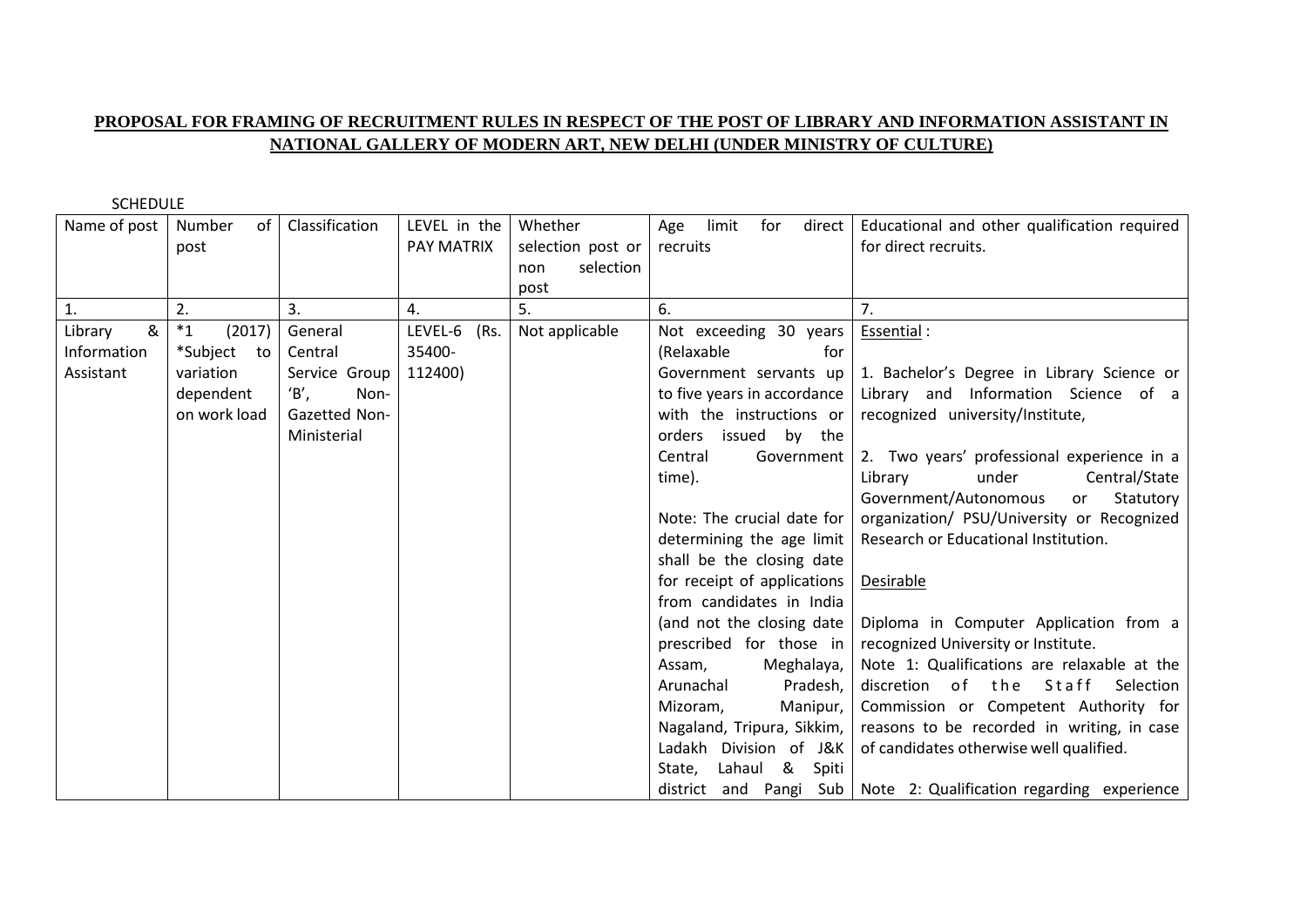|  |  | Division of Chamba district is relaxable at the discretion of the Staff |         |                                              |  |
|--|--|-------------------------------------------------------------------------|---------|----------------------------------------------|--|
|  |  | Himachal Pradesh,  <br>of                                               |         | Selection Commission or Competent            |  |
|  |  | &<br>Andaman                                                            | Nicobar | Authority in the case of candidates          |  |
|  |  | Islands or Lakshadweep).                                                |         | belonging to the Scheduled Castes or         |  |
|  |  |                                                                         |         | Scheduled Tribes if, at any stage of         |  |
|  |  |                                                                         |         | selection the Staff Selection Commission or  |  |
|  |  |                                                                         |         | Competent Authority is of the opinion that   |  |
|  |  |                                                                         |         | sufficient number of candidates from these   |  |
|  |  |                                                                         |         | communities possessing the requisite         |  |
|  |  |                                                                         |         | experience are not likely to be available to |  |
|  |  |                                                                         |         | fill up the posts reserved for them.         |  |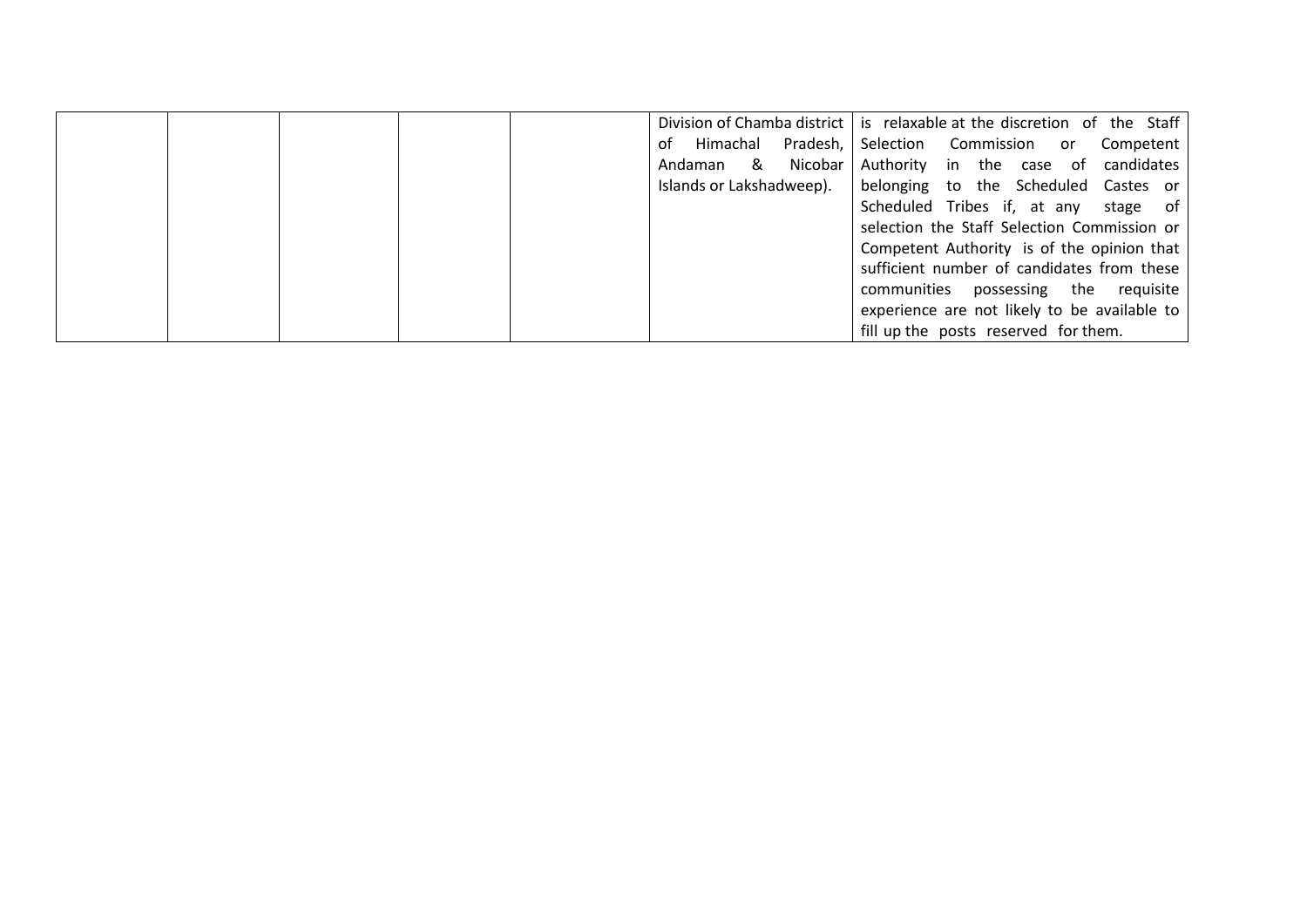| . .         |
|-------------|
| I<br>v<br>v |
|             |

| Whether<br>and<br>age<br>educational<br>qualifications<br>prescribed for direct<br>recruits will apply in<br>the case of promotes. | Period<br>0f<br>probation,<br>if any | Method of recruitment whether by direct<br>recruitment or by promotion or by<br>deputation/absorption and percentage of<br>the vacancies to be filled by various<br>method.                                                                                                                                                                                                                                                                                                                                                                                                                                                                                                                                                         | In case of recruitment<br>by<br>promotion/deputation/<br>absorption,<br>grades,<br>which<br>from<br>promotion/deputation/ | If a<br>Departmental<br><b>Promotion Committee</b><br>exists, what is<br>its<br>Composition                                                                                                                                                                                               | Circumstances<br>in<br>which Union Public<br>Service Commission is<br>to be consulted in<br>making recruitment. |
|------------------------------------------------------------------------------------------------------------------------------------|--------------------------------------|-------------------------------------------------------------------------------------------------------------------------------------------------------------------------------------------------------------------------------------------------------------------------------------------------------------------------------------------------------------------------------------------------------------------------------------------------------------------------------------------------------------------------------------------------------------------------------------------------------------------------------------------------------------------------------------------------------------------------------------|---------------------------------------------------------------------------------------------------------------------------|-------------------------------------------------------------------------------------------------------------------------------------------------------------------------------------------------------------------------------------------------------------------------------------------|-----------------------------------------------------------------------------------------------------------------|
|                                                                                                                                    |                                      |                                                                                                                                                                                                                                                                                                                                                                                                                                                                                                                                                                                                                                                                                                                                     | absorption to be made.                                                                                                    |                                                                                                                                                                                                                                                                                           |                                                                                                                 |
| 8.<br>Not applicable                                                                                                               | 9.<br>Two years                      | 10.<br>By direct recruitment<br>Note:<br>Vacancies caused by the<br>incumbent being away on deputation or<br>long illness or study leave or under other<br>circumstances for a duration of one year<br>or more may be filled on deputation basis<br>officers<br>of<br>Central<br>from<br>Government/State<br>Governments/UT<br>administrations/Semi Govt./Autonomous<br>Organizations:<br>(a) (i) holding analogous posts on<br>regular basis; or<br>(ii) With 6 years regular service in post in<br>the Pay Matrix Level-5 (Rs. 29200-92300)<br>[Pre-revised Pay Band-1, Rs. 5200-20200<br>Grade Pay of Rs. 2800/-]; and<br>Possessing the qualifications and<br>(b)<br>experience prescribed for direct<br>recruits under Col. 7. | 11.<br>Not applicable                                                                                                     | 12.<br>'B'<br>Group<br>Departmental<br>Confirmation<br>Committee:<br>1. Director General,<br>National Gallery of<br>Modern<br>Art<br>Chairman<br>Director/Deputy<br>2.<br>Secretary,<br>Department<br>of<br>Culture-Member.<br>3. Director, National<br>Gallery of Modern<br>Art - Member | 13.<br>Consultation<br>with<br>UPSC is not necessary.                                                           |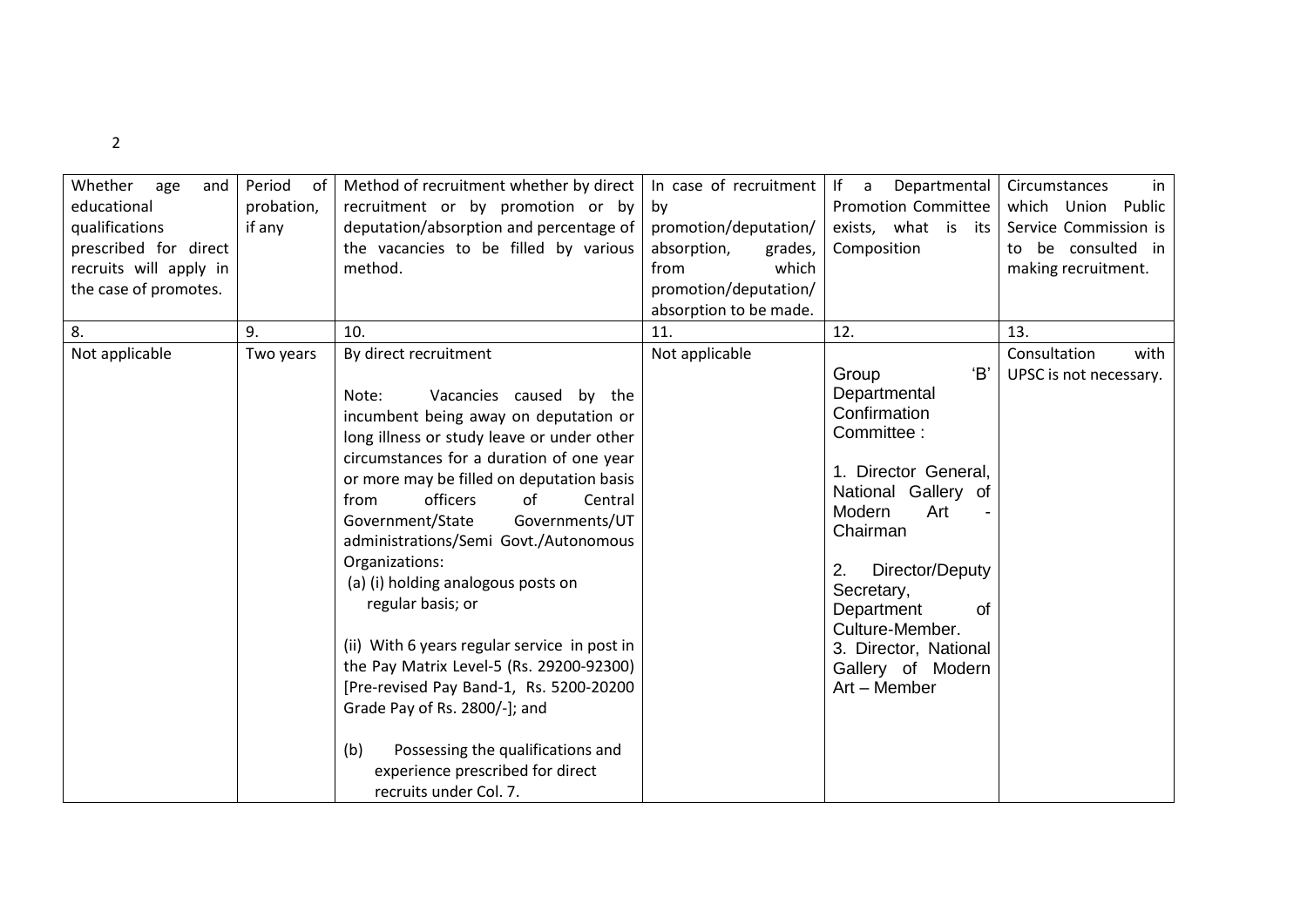#### **PROPOSAL FOR FRAMING OF RECRUITMENT RULES IN RESPECT OF THE POST OF PUBLICATION ASSISTANT IN NATIONAL GALLERY OF MODERN ART, NEW DELHI (UNDER MINISTRY OF CULTURE)**

| Name<br>of     | Number of         | Classification | <b>LEVEL</b><br>in | Whether    | limit<br>for<br>direct<br>Age                           | Educational and other qualification required for direct  |
|----------------|-------------------|----------------|--------------------|------------|---------------------------------------------------------|----------------------------------------------------------|
| post           | post              |                | <b>PAY</b><br>the  | selection  | recruits                                                | recruits.                                                |
|                |                   |                | <b>MATRIX</b>      | post<br>or |                                                         |                                                          |
|                |                   |                |                    | non        |                                                         |                                                          |
|                |                   |                |                    | selection  |                                                         |                                                          |
|                |                   |                |                    | post       |                                                         |                                                          |
| $\mathbf{1}$ . | 2.                | 3.             | 4.                 | 5.         | 6.                                                      | 7.                                                       |
| Publication    | $*_{1}$<br>(2017) | General        | LEVEL-6            | Not        | Not exceeding 30<br>years                               | Essential :                                              |
| Assistant      | *Subject to       | Central        | (Rs.               | applicable | (Relaxable<br>for                                       |                                                          |
|                | variation         | Service Group  | 35400-             |            | Government servants in                                  | (i) Bachelor's degree in Fine Arts or History of Art, or |
|                | dependent         | 'B',<br>Non-   | 112400)            |            | with<br>accordance<br>the                               | Museology or Art criticism or ancient history & culture  |
|                | work<br>on        | Gazetted       |                    |            | orders<br>instructions<br>or                            | from a recognized<br>university.                         |
|                | load              | Non-           |                    |            | issued by the Central                                   | (ii) At-least three years experiences in museum related  |
|                |                   | Ministerial    |                    |            | Government from time to                                 | activities of organizing exhibition, display techniques, |
|                |                   |                |                    |            | time)                                                   | mounting of art works etc. in a museum/art               |
|                |                   |                |                    |            | Note: The crucial date for                              | gallery/comparable institution.                          |
|                |                   |                |                    |            | determining the age limit                               | (iii) Two years experience as Proof Reader or of working |
|                |                   |                |                    |            | shall be the closing date for                           | in a reputable printing press.                           |
|                |                   |                |                    |            | receipt of applications from                            | Desirable                                                |
|                |                   |                |                    |            | candidates in India (and not                            | (i)<br>Master Degree in Fine Arts or History of Art, or  |
|                |                   |                |                    |            | the closing date prescribed                             | Museology or Art criticism or ancient history & culture  |
|                |                   |                |                    |            | those<br>in<br>Assam,<br>for<br>Meghalaya,<br>Arunachal | from a recognized university.                            |
|                |                   |                |                    |            | Pradesh, Mizoram, Manipur,                              | Knowledge of any foreign language other than<br>(ii)     |
|                |                   |                |                    |            | Nagaland, Tripura, Sikkim,                              | English.                                                 |
|                |                   |                |                    |            | Ladakh Division of J&K State,                           | (iii) Computer Knowledge (MS Office)                     |
|                |                   |                |                    |            | Lahaul & Spiti district and                             |                                                          |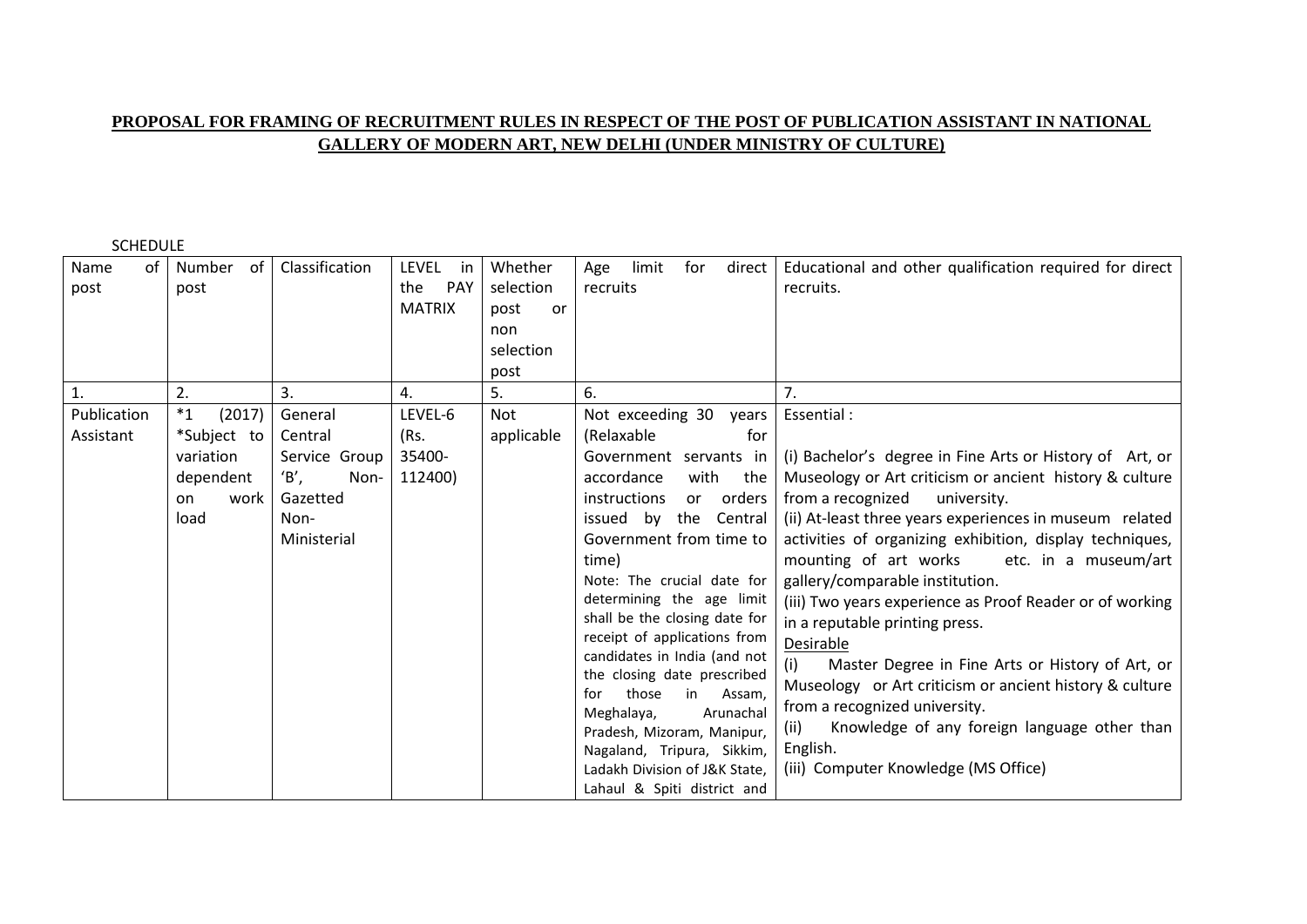|  |  |  |  |  | Sub<br>Pangi<br>Chamba district of Himachal<br>Pradesh,<br>Nicobar<br>Lakshadweep). | Division<br>Andaman<br>Islands | of<br>&<br>or | Note 1: Qualifications are relaxable at the discretion<br>of the Staff Selection Commission or Competent<br>Authority for reasons to be recorded in writing, in<br>case of candidates otherwise well qualified.<br>Note 2: Qualification regarding experience is<br>relaxable at the discretion of the Staff Selection<br>Commission or Competent Authority in the case of<br>candidates belonging to the Scheduled Castes or<br>Scheduled Tribes if, at any stage of selection the<br>Staff Selection Commission or Competent Authority is<br>of the opinion that sufficient number of candidates<br>from these communities possessing the requisite<br>experience are not likely to be available to fill up the<br>posts reserved for them. |
|--|--|--|--|--|-------------------------------------------------------------------------------------|--------------------------------|---------------|-----------------------------------------------------------------------------------------------------------------------------------------------------------------------------------------------------------------------------------------------------------------------------------------------------------------------------------------------------------------------------------------------------------------------------------------------------------------------------------------------------------------------------------------------------------------------------------------------------------------------------------------------------------------------------------------------------------------------------------------------|
|--|--|--|--|--|-------------------------------------------------------------------------------------|--------------------------------|---------------|-----------------------------------------------------------------------------------------------------------------------------------------------------------------------------------------------------------------------------------------------------------------------------------------------------------------------------------------------------------------------------------------------------------------------------------------------------------------------------------------------------------------------------------------------------------------------------------------------------------------------------------------------------------------------------------------------------------------------------------------------|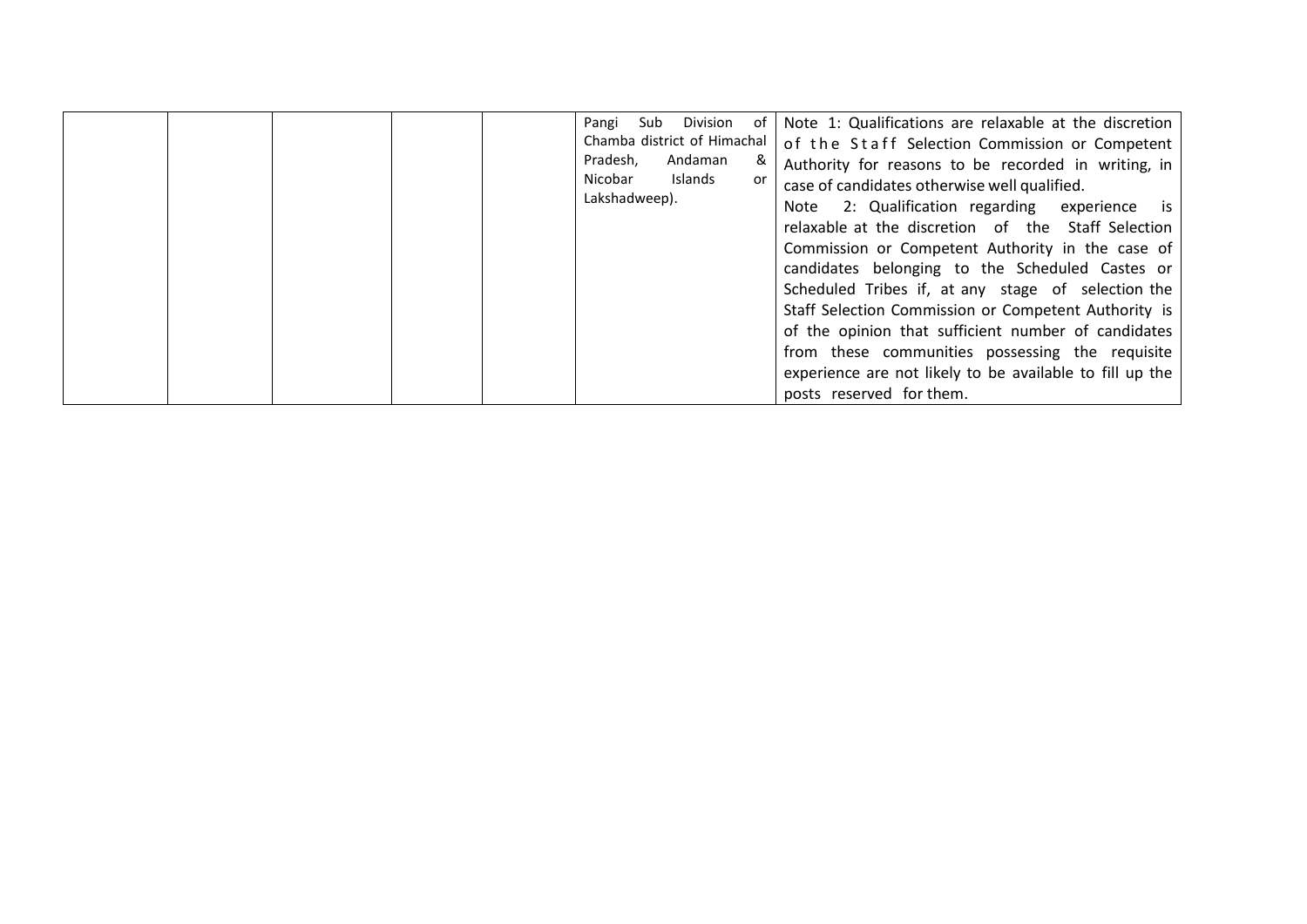| 2                      |              |                                              |                        |                                                    |                          |
|------------------------|--------------|----------------------------------------------|------------------------|----------------------------------------------------|--------------------------|
| Whether<br>age<br>and  | Period<br>0f | Method of recruitment whether by direct      | In case of recruitment | f <br>Departmental<br>a                            | Circumstances<br>in      |
| educational            | probation,   | recruitment or by promotion or by            | by                     | Promotion<br>Committee                             | which Union Public       |
| qualifications         | if any       | deputation/absorption and percentage of      | promotion/deputation/  | what<br>is<br>exists,<br>its                       | Service Commission       |
| prescribed for direct  |              | the vacancies to be filled by various        | absorption,<br>grades, | Composition                                        | is to be consulted in    |
| recruits will apply in |              | method.                                      | which<br>from          |                                                    | making recruitment.      |
| the case of promotes.  |              |                                              | promotion/deputation/  |                                                    |                          |
|                        |              |                                              | absorption to be made. |                                                    |                          |
| 8.                     | 9.           | 10.                                          | 11.                    | 12.                                                | 13.                      |
| Not applicable         | Two years    | By direct recruitment                        | Not applicable         | Group 'B' Departmental                             | Consultation<br>with     |
|                        |              |                                              |                        | <b>Confirmation Committee</b>                      | <b>UPSC</b><br>is<br>not |
|                        |              | Vacancies caused by the<br>Note:             |                        |                                                    | necessary.               |
|                        |              | incumbent being away on deputation or        |                        |                                                    |                          |
|                        |              | long illness or study leave or under other   |                        | General,<br>Director<br>$\mathbf 1$ .              |                          |
|                        |              | circumstances for duration of one year or    |                        | Gallery<br>National<br>of<br>Modern Art - Chairman |                          |
|                        |              | more may be filled on deputation basis       |                        |                                                    |                          |
|                        |              | officers<br>of<br>from<br>Central            |                        | 2.<br>Director/Deputy                              |                          |
|                        |              | Government/State<br>Governments/UT           |                        | Department<br>Secretary,                           |                          |
|                        |              | administrations/Semi Govt./Autonomous        |                        | of Culture-Member.                                 |                          |
|                        |              | Organizations:                               |                        | 3.<br>Director, National                           |                          |
|                        |              | (i) holding analogous posts on               |                        | Gallery of Modern Art -                            |                          |
|                        |              | regular basis; or                            |                        | Member                                             |                          |
|                        |              |                                              |                        |                                                    |                          |
|                        |              | (ii) With 6 years regular service in post in |                        |                                                    |                          |
|                        |              | the Pay Matrix Level-5 (Rs. 29200-92300)     |                        |                                                    |                          |
|                        |              | [Pre-revised Pay Band-1, Rs. 5200-20200      |                        |                                                    |                          |
|                        |              | Grade Pay of Rs. 2800/-]; and                |                        |                                                    |                          |
|                        |              |                                              |                        |                                                    |                          |
|                        |              | Possessing the qualifications and            |                        |                                                    |                          |
|                        |              | experience prescribed for direct             |                        |                                                    |                          |
|                        |              | recruits under Col. 7.                       |                        |                                                    |                          |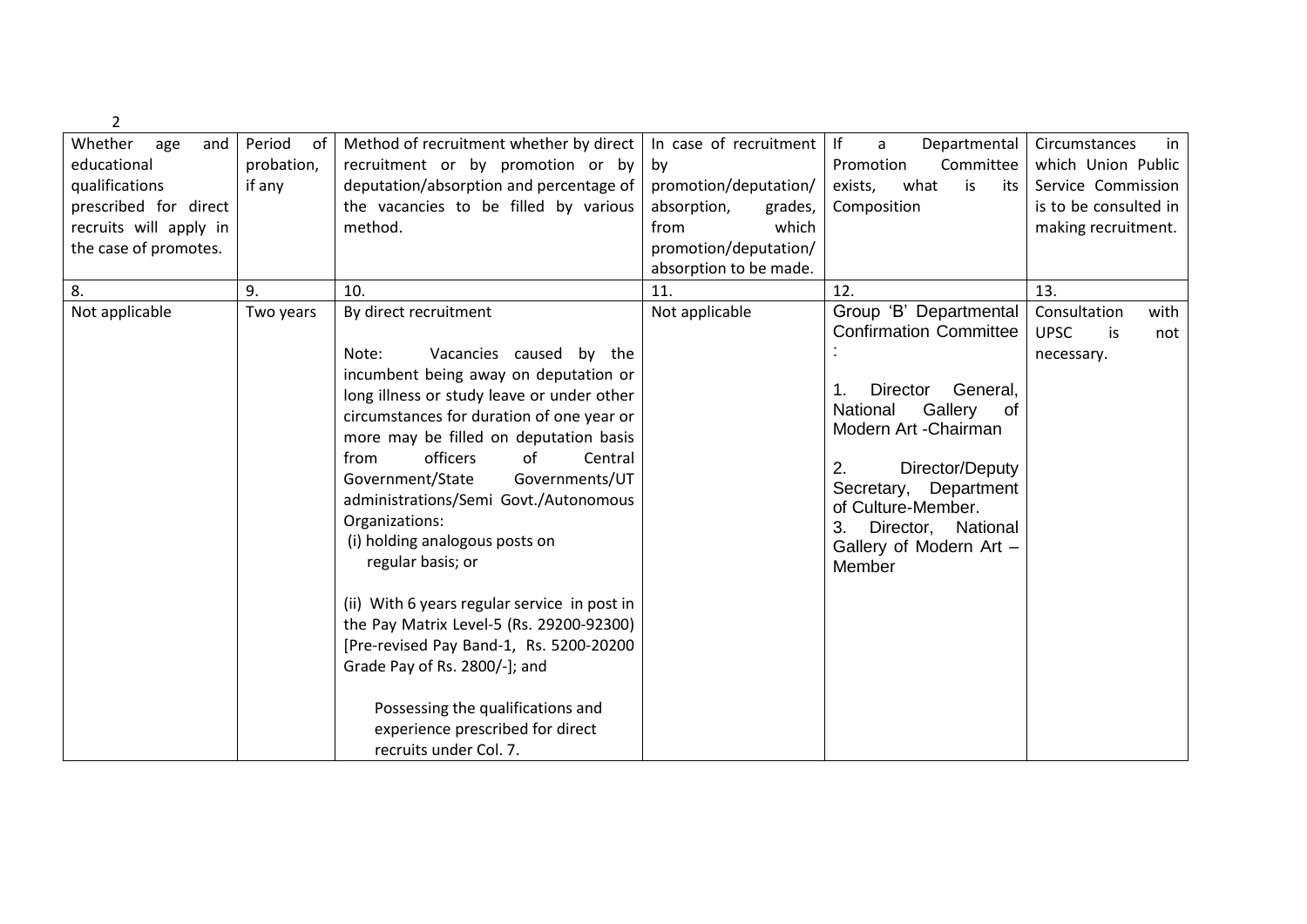## **PROPOSAL FOR FRAMING OF RECRUITMENT RULES IN RESPECT OF THE POST OF JUNIOR TRANSLATOR IN NATIONAL GALLERY OF MODERN ART, NEW DELHI (UNDER MINISTRY OF CULTURE)**

| of<br>Name<br>post | Number of<br>post | Classification | LEVEL in the<br><b>PAY MATRIX</b> | Whether<br>selection<br>post<br>or<br>non<br>selection | for<br>direct<br>limit<br>Age<br>recruits               | Educational and other qualification required for direct<br>recruits. |
|--------------------|-------------------|----------------|-----------------------------------|--------------------------------------------------------|---------------------------------------------------------|----------------------------------------------------------------------|
|                    |                   |                |                                   | post                                                   |                                                         |                                                                      |
| 1.                 | 2.                | 3.             | 4.                                | 5.                                                     | 6.                                                      |                                                                      |
| Junior             | $*1$ (2017)       | General        | LEVEL-6 (Rs.                      | Not                                                    | 30 years (Relaxable for                                 | Master's degree of a recognized University in Hindi with             |
| Translator         | *Subject to       | Central        | 35400-                            | applicable                                             | Government<br>Servants                                  | English as a compulsory or elective subject or as the                |
|                    | variation         | Service Group  | 112400)                           |                                                        | five<br>years in<br>upto                                | medium of examination at the degree level                            |
|                    | dependent         | B',<br>Non-    |                                   |                                                        | accordance<br>with                                      | <b>OR</b>                                                            |
|                    | work<br>on        | Gazetted-      |                                   |                                                        | instructions<br>orders<br>or                            | Master's degree of a recognized University in English with           |
|                    | load              | Non-           |                                   |                                                        | issued by the<br>Central                                | Hindi as a compulsory or elective subject or as the medium           |
|                    |                   | Ministerial    |                                   |                                                        | Government)                                             | of examination at the                                                |
|                    |                   |                |                                   |                                                        |                                                         | degree level                                                         |
|                    |                   |                |                                   |                                                        | Note: The crucial date for                              | <b>OR</b>                                                            |
|                    |                   |                |                                   |                                                        | determining the age limit                               | Master's degree of a recognized University in any subject            |
|                    |                   |                |                                   |                                                        | shall be the closing date for                           | other than Hindi or English, with Hindi medium and English           |
|                    |                   |                |                                   |                                                        | receipt of applications from                            | as a compulsory                                                      |
|                    |                   |                |                                   |                                                        | candidates in India (and not                            | or elective subject or as the medium of a examination at             |
|                    |                   |                |                                   |                                                        | the closing date prescribed                             | the degree level;                                                    |
|                    |                   |                |                                   |                                                        | those<br>in<br>Assam,<br>for<br>Meghalaya,<br>Arunachal | OR                                                                   |
|                    |                   |                |                                   |                                                        | Pradesh,<br>Mizoram,                                    | Master's degree of a recognized University in any subject            |
|                    |                   |                |                                   |                                                        | Manipur,<br>Nagaland,                                   | other than Hindi or English, with English medium and Hindi           |
|                    |                   |                |                                   |                                                        | Sikkim, Ladakh<br>Tripura,                              | as a compulsory                                                      |
|                    |                   |                |                                   |                                                        | of J&K State,<br>Division                               | or elective subject or as the medium of a examination at             |
|                    |                   |                |                                   |                                                        | Lahaul & Spiti district and                             | the degree level;                                                    |
|                    |                   |                |                                   |                                                        | Division of<br>Sub<br>Pangi                             | <b>OR</b>                                                            |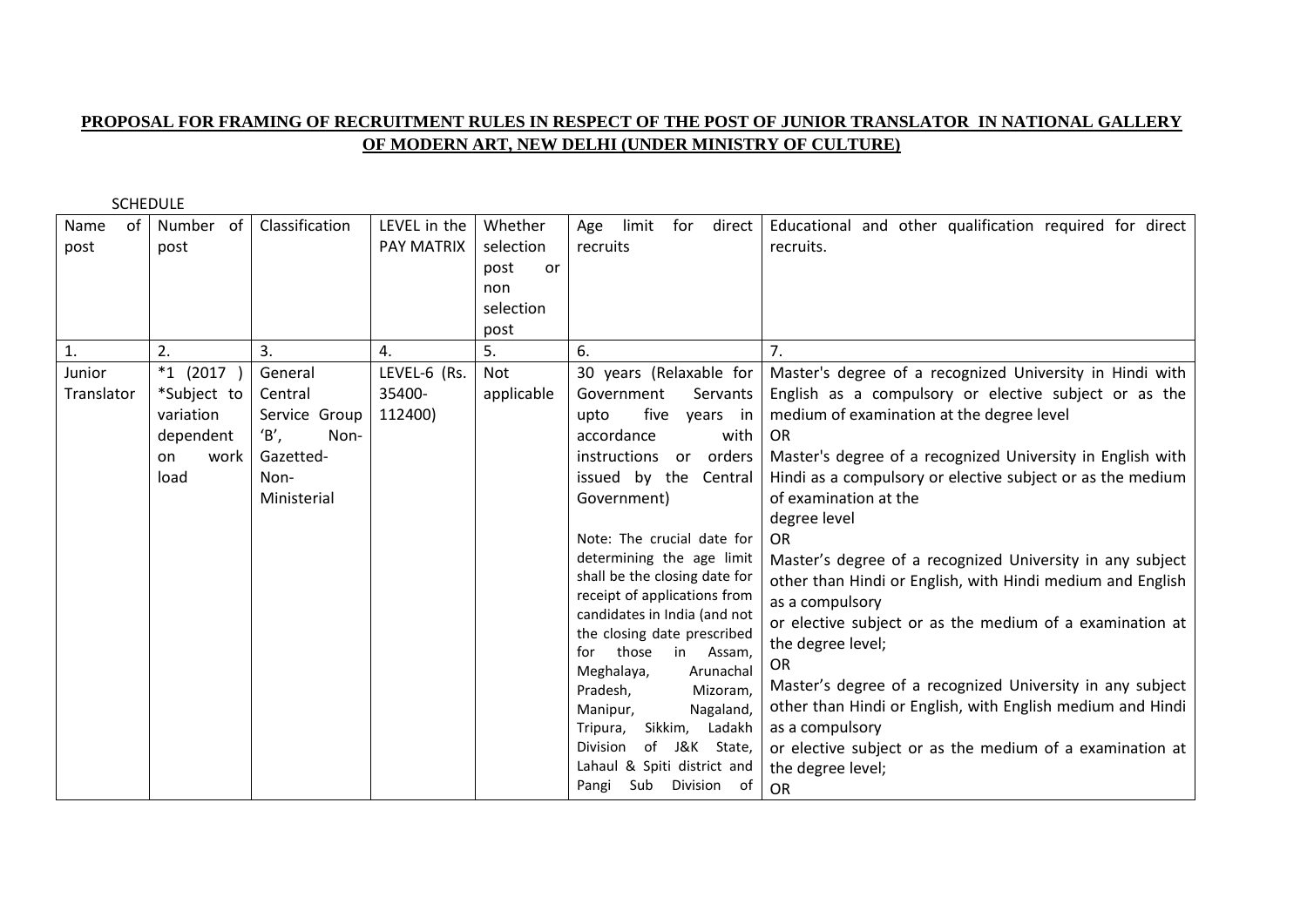|  |  | Chamba<br>Himachal<br>or Lakshadweep). | district<br>of<br>Pradesh,<br>Andaman & Nicobar Islands | Master's Degree of a recognized University in any subject<br>other than Hindi or English, with Hindi and English as<br>compulsory or elective subjects or either of the two as a<br>medium of examination and the other as a compulsory or<br>elective subject at degree level;<br>AND<br>Recognized Diploma or Certificate course in translation<br>from Hindi to English & vice versa or two years' experience<br>of translation work from Hindi to English and vice versa in<br>Central or State Government office, including Government<br>of India Undertaking.                                                                             |
|--|--|----------------------------------------|---------------------------------------------------------|--------------------------------------------------------------------------------------------------------------------------------------------------------------------------------------------------------------------------------------------------------------------------------------------------------------------------------------------------------------------------------------------------------------------------------------------------------------------------------------------------------------------------------------------------------------------------------------------------------------------------------------------------|
|  |  |                                        |                                                         | Note 1: Qualifications are relaxable at the discretion of the<br>Staff Selection Commission / Competent Authority in the<br>case of candidates otherwise well qualified.<br>Note 2: The qualification(s) regarding experience is<br>relaxable at the discretion of the SSC/Competent Authority<br>in the case of candidates belonging to Scheduled Castes or<br>Scheduled Tribes if at any stage of selection, the<br>SSC/Competent Authority is of the opinion that sufficient<br>number of candidates from these communities possessing<br>the requisite experience are not likely to be available to fill<br>up the vacancy reserved for them |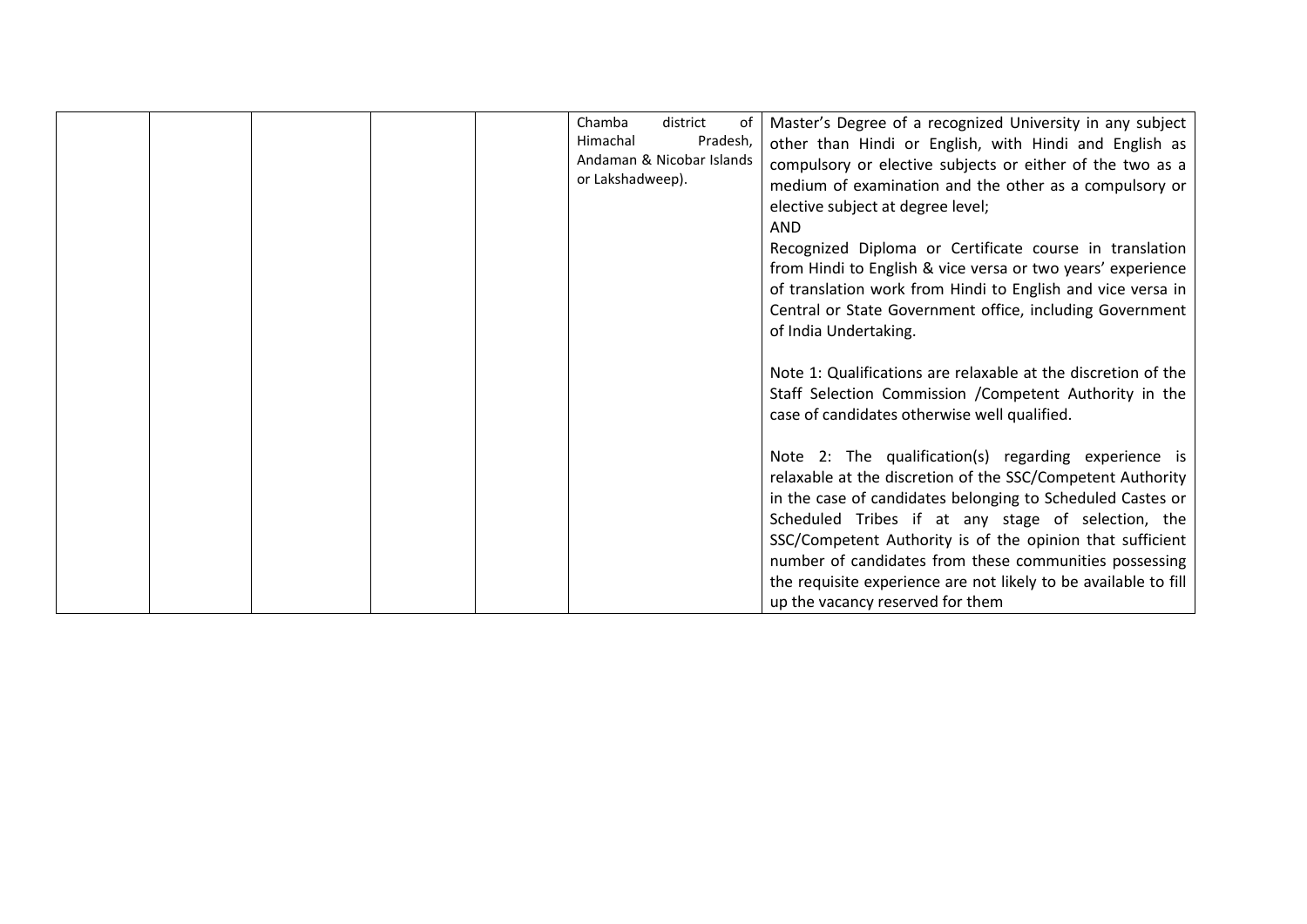| 2                               |                                      |                                           |                              |                   |
|---------------------------------|--------------------------------------|-------------------------------------------|------------------------------|-------------------|
| Period<br>Whether<br>age<br>and | Method of recruitment whether<br>of  | of<br>recruitment<br>ln<br>case<br>by     | If<br>Departmental<br>a      | Circumstances     |
| probation,<br>educational       | by direct recruitment or by          | promotion/deputation/absorption,          | Promotion Committee          | in which Union    |
| qualifications<br>if any        | promotion<br>by<br>or                | from<br>which<br>grades,                  | what<br>exists,<br>is<br>its | Public<br>Service |
| prescribed for direct           | deputation/absorption<br>and         | promotion/deputation/absorption to        | Composition                  | Commission is     |
| recruits will apply in          | percentage of the vacancies to be    | be made.                                  |                              | to be consulted   |
| the case of promotes.           | filled by various method.            |                                           |                              | making<br>in.     |
|                                 |                                      |                                           |                              | recruitment.      |
| 8.<br>9.                        | 10.                                  | 11.                                       | 12.                          | 13.               |
| Not applicable<br>Two years     | By deputation, failing which by      | Deputation:                               | 'B'<br>Group                 | Consultation      |
|                                 | direct recruitment                   | Upper Division Clerk of Central           | Departmental                 | with UPSC not     |
|                                 |                                      | Secretariat Service/National Gallery      | Confirmation                 | necessary         |
|                                 | Note: Vacancies caused by the        | of Modern Art, New Delhi or Mumbai        | Committee:                   |                   |
|                                 | incumbent<br>being away on           | or Bengaluru with 10 years regular        |                              |                   |
|                                 | deputation or long illness or        | service in the grade and Lower            | 1. Director General,         |                   |
|                                 | study leave or under other           | Division Clerks of Central Secretariat    | National Gallery<br>of       |                   |
|                                 | circumstances for a duration of      | Service/National Gallery of Modern        | Modern Art - Chairman        |                   |
|                                 | one year or more may be filled       | Art, New Delhi or Mumbai or               | 2.<br>Director/Deputy        |                   |
|                                 | on deputation basis from officers    | Bengaluru with 18 years regular           | Secretary,                   |                   |
|                                 | of Central Government/State          | service in the grade, who possess the     | Department<br>0f             |                   |
|                                 | Governments/UT                       | qualifications prescribed in Column 7.    | Culture-Member.              |                   |
|                                 | administrations/Semi                 |                                           | 3. Director, National        |                   |
|                                 | Govt./Autonomous                     | Note-1                                    | Gallery of Modern Art        |                   |
|                                 | Organizations:                       | The period of deputation including        | - Member                     |                   |
|                                 | (i) holding analogous posts on       | period<br>of<br>deputation<br>the<br>- in |                              |                   |
|                                 | regular basis in the parent          | another<br>ex-cadre<br>post<br>held       |                              |                   |
|                                 | cadre department.                    | immediately<br>preceding<br>this          |                              |                   |
|                                 |                                      | appointment in the same or some           |                              |                   |
|                                 | Possessing the qualifications<br>(b) | other organization/department of          |                              |                   |
|                                 | and experience prescribed for        | Central<br>Government<br>the<br>shall     |                              |                   |
|                                 | direct recruits under Col. 7.        | ordinarily not exceed three years.        |                              |                   |
|                                 |                                      | Maximum<br>age<br>limit<br>The<br>for -   |                              |                   |
|                                 |                                      | appointment by deputation shall be        |                              |                   |